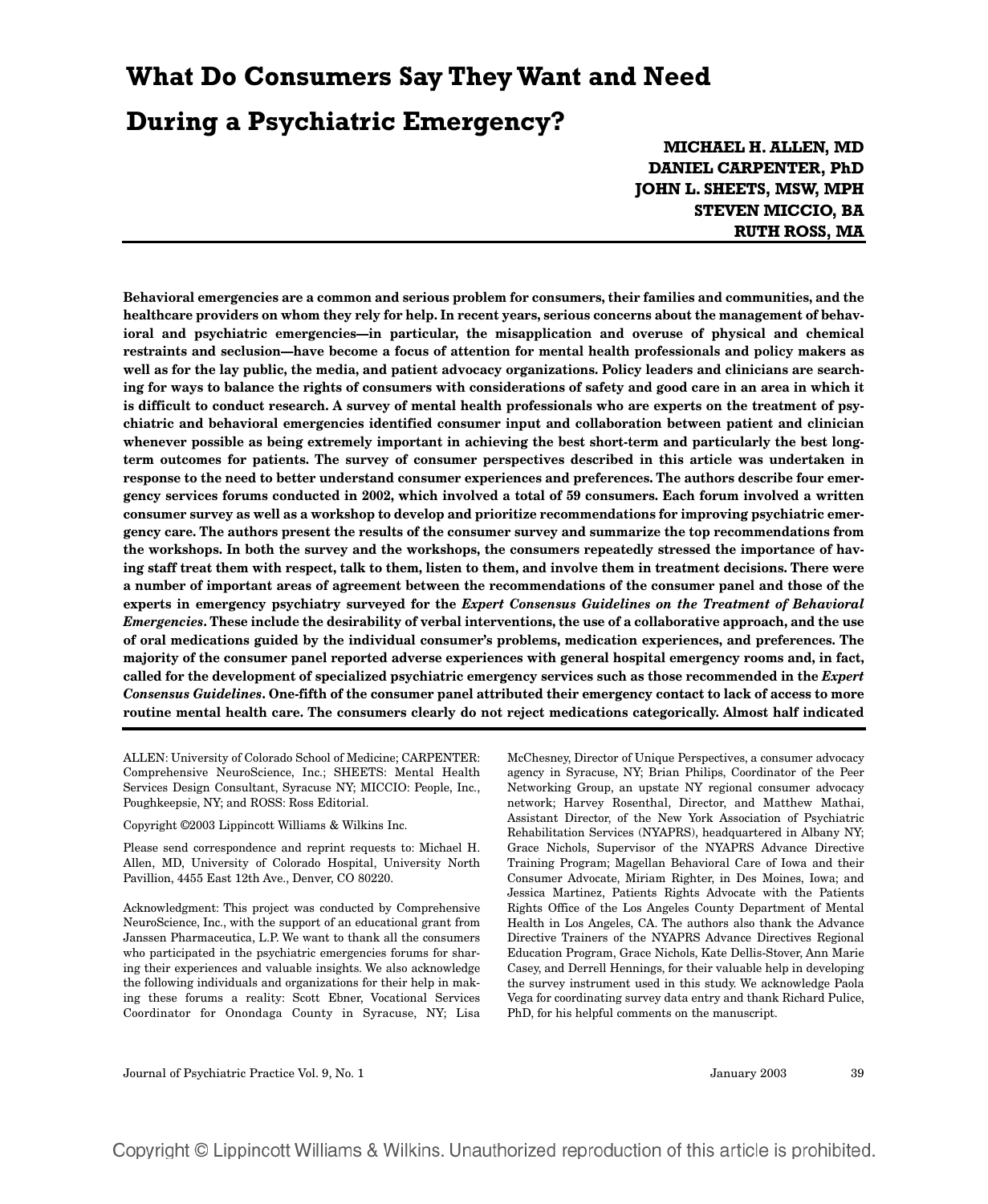**that they wanted medications and a similar number indicated benefit from medications, although many complained of forced administration and unwanted side effects. The consumer panel preferred benzodiazepines and ranked haloperidol as a least preferred option. Among their key recommendations for improving psychiatric emergency care, the consumer panel stressed the development of alternatives to traditional emergency room services, the increased use of advance directives, more comfortable physical environments for waiting and treatment, increased use of peer support services, improved training of emergency staff to foster a more humanistic and person-centered approach, increased collaboration between practitioners and patients, and improved discharge planning and post-discharge follow-up. The implications of these findings for improving psychiatric emergency care are considered.** *(Journal of Psychiatric Practice* **2003;9:39–58**)

KEY WORDS: psychiatric emergencies, behavioral emergencies, consumers, advance directives, expert consensus guidelines, restraint, seclusion, medications, antipsychotics, benzodiazepines

Behavioral emergencies are a common and serious problem for consumers, their families and communities, and the healthcare providers on whom they rely for help. In recent years, serious concerns about the management of behavioral and psychiatric emergencies—in particular, the misapplication and overuse of restraint and seclusion—have become a focus of attention for mental health professionals and policy makers as well as for the lay public, the media, and patient advocacy organizations.1–7 Policy leaders and clinicians are searching for ways to balance the rights of consumers with considerations of safety and good care in an area in which it is difficult to conduct research. As a consequence, regulations concerning psychiatric emergency care have been promulgated by the Health Care Financing Administration (HCFA), now the Centers for Medicare and Medicaid Services (CMS),<sup>8</sup> and the Joint Commission on Accreditation of Healthcare Organizations (JCAHO)<sup>9</sup> to try to address these issues.

The *Expert Consensus Guidelines on the Treatment of Behavioral Emergencies*, published in May 2001,<sup>10</sup> were based on a statistical analysis of the opinions of 50 experts on emergency psychiatry and psychopharmacology. The professional survey was undertaken to fill a gap in the research literature concerning best practices for the treatment of behavioral and psychiatric emergencies. The group of professionals who were surveyed for the *Expert Consensus Guidelines* is referred to here as the professional panel in order to distinguish them from the consumer panel, who are also qualified as experts based on their experiences. *[Editor's note: see the article by Allen et al. on p. 16 for a summary of the results of the professional survey.]*

In fact, an important finding from the survey of mental health professionals was the emphasis placed on consumer involvement in treatment decisions. When asked which factors it was most important to consider in selecting an acute intervention in a behavioral emergency, the experts in emergency psychiatry considered collaboration between patient and clinician whenever possible extremely important in achieving the best short-term and particularly the best long-term outcomes. The editors of the guidelines therefore recommended undertaking a survey of a representative "expert panel" of consumers who had personal experience with restraint, seclusion, or emergency medications. The expert panel noted that, given the relatively modest differences in *efficacy* between available medications, consumer preferences, which may be more likely to reflect differences in side effects, could play a deciding role in determining the best general approach to a behavioral emergency during the usually brief period when patients are unable to participate in decisions and physicians are serving as proxy decision-makers. Individual advance directives or credible consumer surveys are two methods by which consumer preferences might be ascertained. The present survey of consumers concerning their emergency services experiences and recommendations was undertaken in response to the need for such input from consumers.

In this article, we describe four emergency services forums conducted in 2002, each of which involved a written consumer survey and a workshop to develop and prioritize recommendations for improving psychiatric emergency care. In the first section of the paper, we discuss the methodology used in the survey and workshops. Next, we present the results of the consumer survey and summarize the top recommendations from the consumer workshops. We then consider the implications of these findings for improving psychiatric emergency care. Finally, we discuss the limitations of the current study and make recommendations for future research in this area.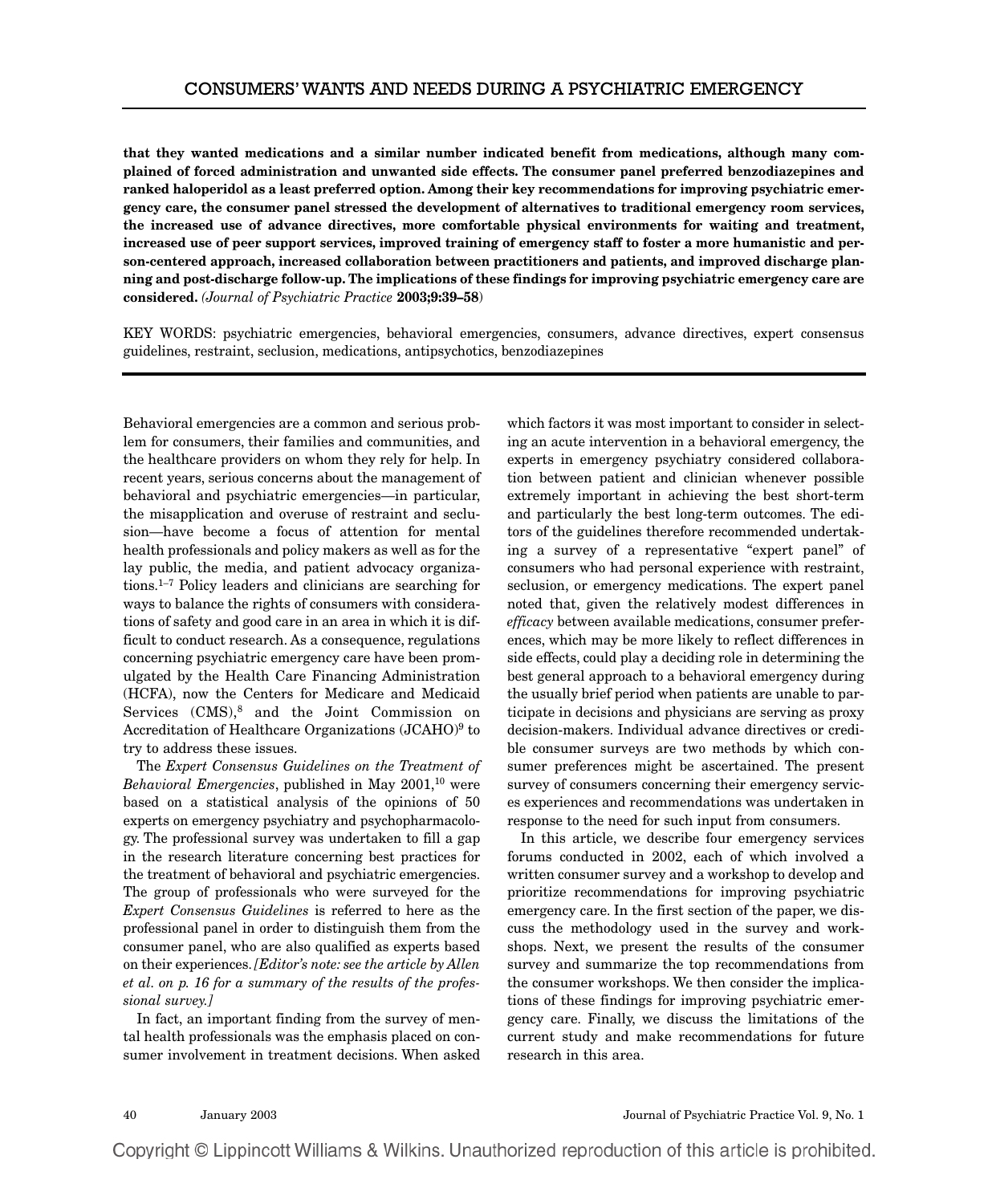### **METHOD**

Emergency services forums were held between May and August 2002 in four locations: Poughkeepsie, New York, Syracuse, New York, Marshalltown, Iowa, and Los Angeles, California. The purpose of the forums was to obtain the recommendations of consumers for improving the provision of psychiatric and behavioral emergency services and to use these recommendations to develop educational materials that could be used by a wide range of stakeholders in mental healthcare delivery.

### **Forum Hosts**

The forums were planned and implemented by representatives of Comprehensive NeuroScience Inc., (CNS) a medical research organization, by John L. Sheets, MSW, MPH, a consultant in psychiatric rehabilitation services design from Syracuse, NY, and by representatives of consumer advocacy and support organizations. All the forums were moderated jointly by John Sheets and by Steve Miccio, Director of People, Inc., a mental health advocacy and service agency in Poughkeepsie, NY.

### **Selection of Participants**

By necessity, the panel recruited for this project was a convenience sample. A key element in the willingness of consumers to participate and contribute to the forums was the involvement of consumer advocacy and support organizations.

Based on personal accounts given at a public hearing on emergency services held in New York State and on advice given by advance directive educators working for the New York Association of Psychiatric Rehabilitation Services (NYAPRS), the authors perceived a significant mistrust of formal representatives of hospital emergency services. The authors therefore decided that the most successful recruitment method would be to have participants be invited by persons they knew and trusted to have their best interests and the best interests of consumers in general at heart. Consequently, it was decided to organize all forums in partnership with locally known and respected consumer advocacy organizations and other trusted persons, who would be asked to extend the invitations to participate. To test the concept, one of the authors (SM), who is director of a consumer advocacy and services agency in Poughkeepsie NY, hosted the first forum and invited consumers to participate.

Partnerships were subsequently made with two advocacy and support organizations and a case management service in Syracuse, with the consumer advocate for the managed care organization for mental health services in the state of Iowa, and with a patients' rights advocate with the Department of Mental Health for the city of Los Angeles. The organizers of the forums contacted the partners by phone and, when possible, in person, and provided them with background information on the study and with a model forum announcement describing the purpose and process of the forum that could be used in recruiting efforts.

Persons who had had at least one emergency services experience involving medication, seclusion, or restraint were invited to contact the forum partners to express interest in participating. The forum partners in each area were then asked to select 12–15 participants who met the requirements for study participation and whom they thought could tolerate the day-long experience and would be willing to address their emergency services experiences both verbally and in writing.

In each forum, when participants were asked "why they chose to participate," the major reason given for accepting the invitation was that the participants appreciated that someone was willing to listen to and validate their experiences and that they wanted an opportunity to make emergency services better for others.

### **Forum Activities**

Each 1-day emergency services forum involved the following activities:

- 1. An overview of the project presented by the moderators, followed by an opportunity for participants to share their reasons for accepting the invitation to participate in the forum
- 2. Review and signing of an institutional review board (IRB) approved informed consent form for participation in the study
- 3. A written survey in which participants were asked to recall their experience with emergency services and make recommendations for improvement
- 4. A group discussion of the impact of the survey guided by the question "What did filling out the survey mean to you?"
- 5. A workshop exercise to generate recommendations for improving emergency services care.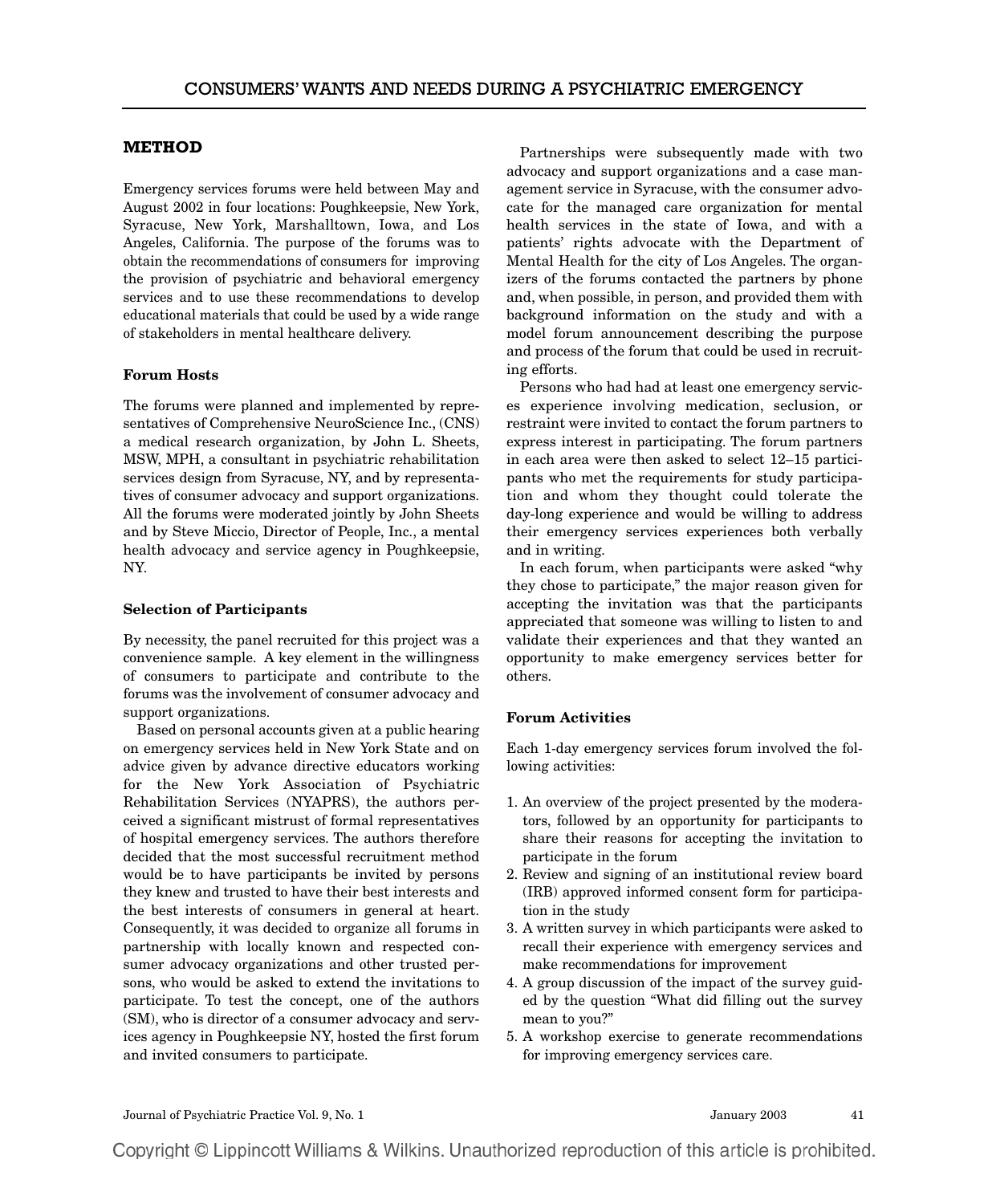|                                                                                                                                                                                     | Table 1. Organization of Psychiatric Emergencies Consumer Survey |                                                                                                                                                                                                                                                                                                    |  |  |  |  |
|-------------------------------------------------------------------------------------------------------------------------------------------------------------------------------------|------------------------------------------------------------------|----------------------------------------------------------------------------------------------------------------------------------------------------------------------------------------------------------------------------------------------------------------------------------------------------|--|--|--|--|
| <b>Sections</b>                                                                                                                                                                     |                                                                  | <b>Focus of questions</b>                                                                                                                                                                                                                                                                          |  |  |  |  |
|                                                                                                                                                                                     | 1. Background                                                    | Educational background, occupational status, residential situation, marital sta-<br>tus, diagnosis, and psychiatric treatment history                                                                                                                                                              |  |  |  |  |
|                                                                                                                                                                                     | 2. Emergency experience                                          | Reasons for coming in for care; type of facility                                                                                                                                                                                                                                                   |  |  |  |  |
| For Parts 2–6, respondents were asked to focus on the last time or a time they remembered particularly well when<br>they came in or were brought in for emergency psychiatric care. |                                                                  |                                                                                                                                                                                                                                                                                                    |  |  |  |  |
|                                                                                                                                                                                     | 3. Experiences and relationship<br>with staff                    | Staff behavior and attitudes                                                                                                                                                                                                                                                                       |  |  |  |  |
|                                                                                                                                                                                     | 4. Experience with medications                                   | Type of medications received, willingness to take medications, perception of<br>whether they were helpful                                                                                                                                                                                          |  |  |  |  |
| 5.                                                                                                                                                                                  | Experience with restraint                                        | Description of an occasion when respondents were put into restraints, whether<br>they thought it was appropriate, whether staff tried other strategies first, how<br>long they were restrained, and if anything happened that made the experience<br>easier or harder                              |  |  |  |  |
| 6.                                                                                                                                                                                  | Experience with seclusion                                        | Similar questions about an occasion when respondents were placed in seclusion                                                                                                                                                                                                                      |  |  |  |  |
|                                                                                                                                                                                     | 7. Preferences for future<br>emergency care if needed            | Recommendations for improving the provision of psychiatric emergency care in<br>areas such as staff behavior, use of medications, use of restraint and seclusion,<br>alternative strategies for calming people down, discharge planning, and follow-<br>up post discharge to prevent future crises |  |  |  |  |
|                                                                                                                                                                                     | 8. Plans and advance directives                                  | Availability of a plan and/or an advance directive if respondents should have a<br>future psychiatric crisis                                                                                                                                                                                       |  |  |  |  |

### **Survey Creation**

In recent years, expert consensus has played an important role in the development of practice guidelines alongside the "gold standard" of meta-analysis of clinical trials and other experimental data. This is because the sheer number of possible combinations and sequences of treatments for many diseases makes it difficult to provide comparative recommendations based entirely on clinical trial data.<sup>11, 12</sup> An expert consensus method has been developed for sampling and analyzing expert opinion in a reliable, quantitative manner to help fill gaps in the evidence-based literature.13 This method has been used to develop practice guidelines for a number of psychiatric disorders $14-23$  and to query consumer advocates regarding policy recommendations for the treatment of schizophrenia.18 This article describes the first use of this method to sample the opinions of consumers concerning their experiences with and preferences for emergency services.

The 43-question survey used in this study was created with the consultation of staff who have been both consumers and providers of mental health services and who serve as Advance Directive Trainers for NYAPRS. The survey asked respondents to provide information about the care they received when they came in or were brought in to an emergency room or crisis unit because they were having a crisis or psychiatric emergency. Consumers were asked to answer questions about what was helpful and what was not helpful in responding to their particular crisis situation and to give recommendations for how psychiatric emergency care could be improved. The organization of the survey is presented in Table 1.

### **The Rating Scale for the Survey**

For many of the 43 questions in the survey, respondents were asked to rate options on a 9-point scale adapted from a format developed by the RAND Corporation.24 Other questions asked respondents to select an answer and check a box, answer yes or no, or to write in an answer. A number of anchoring systems were used for the 9-point scale. These included level of agreement (1 or 2 =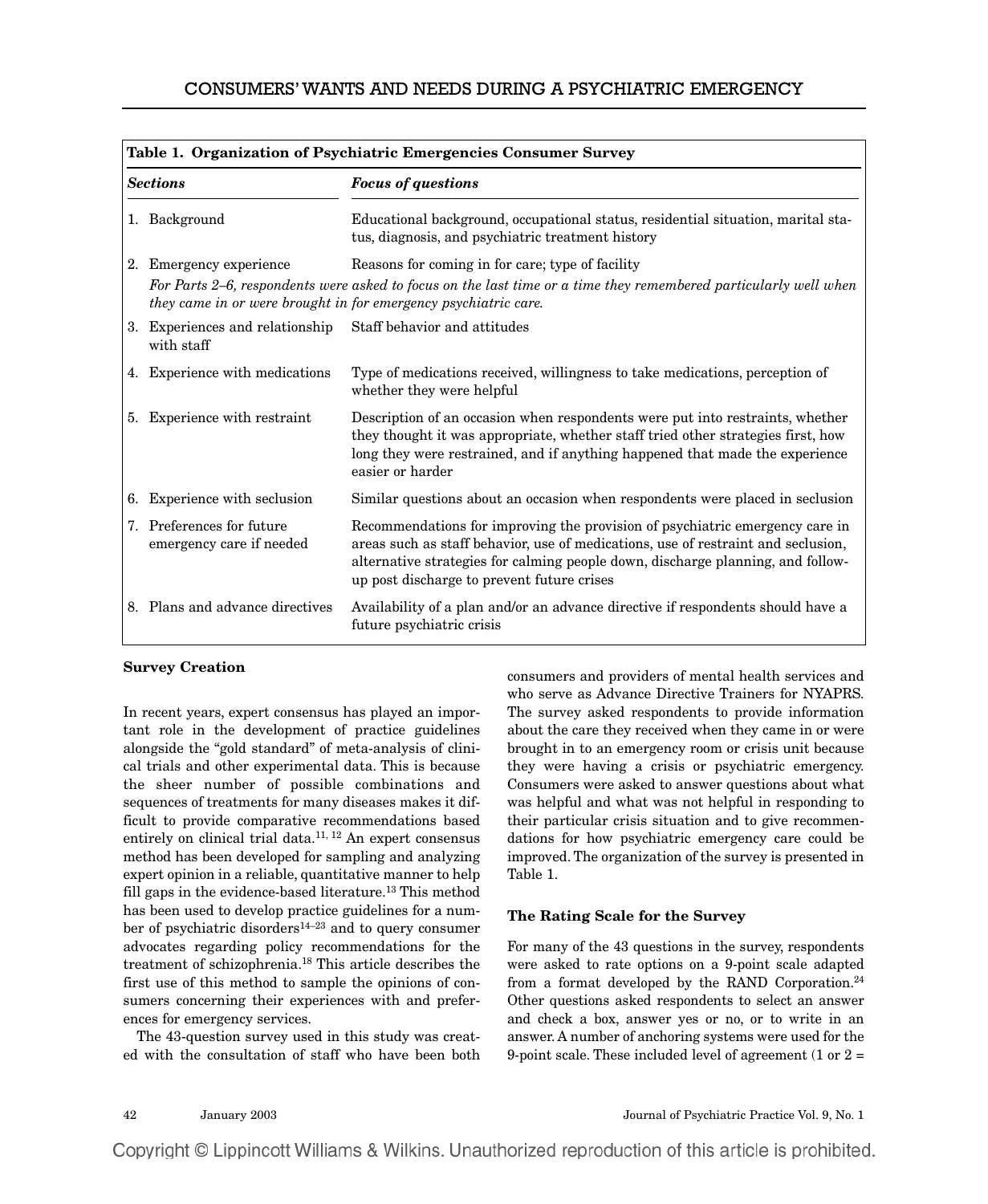strongly disagree, 3 or 4 = disagree, 5 = neither agree nor disagree, 6 or  $7 = \text{agree}$  and 8 or  $9 = \text{strongly agree}$ ), importance  $(1-3 = not important, 4-6 = somewhat import)$ tant, and  $7-9$  = most important), preference (with  $1-3$  = least preferred, 4–6 no strong feeling, and 7–9 = most preferred), and helpfulness (with  $1-3 =$  not helpful,  $4-6 =$ somewhat helpful, and  $7-9$  = very helpful). Figure 1 presents examples of questions from the survey.

### **Data Analysis for Options Scored on the 9-Point Rating Scale**

For each option rated on the 9-point scale that asked about importance, preference, or helpfulness, we first defined the presence or absence of consensus as a distribution unlikely to occur by chance by performing a chi-square "goodness-of-fit" test<sup>25</sup>  $(p < 0.05)$  of the distribution of scores across the 3 ranges of the rating scale  $(1-3, 4-6, 7-9)$ . Next we calculated the mean and  $95\%$ confidence interval (CI). The rating for each option was designated based on the lowest category in which the CI fell. If the lower boundary of the CI was at 6.5 or greater it was considered to fall in the top range (e.g., most important, most helpful, most preferred); if the lower boundary was at 3.5 or greater the rating was considered to be in the middle range (e.g., somewhat important, somewhat helpful, no strong preference); if the lower boundary of the CI fell below 3.5, the rating was considered to be in the lowest range (e.g., not helpful, not important, least preferred). Within the top range, we designated an item as "option of choice" if at least 50% of the respondents rated it as 9. For items that asked about level of agreement, we looked at the mean for the panel, with means of 3 or lower considered to indicate strong disagreement, means between 3 and 4 to indicate disagreement, means between 4 and 6 to indicate uncertainty, means between 6 and 7 to indicate agreement, and means above 7 to indicate strong agreement. In this way, we were able to determine the consensus of the panel on different options (e.g., the level of their agreement with different statements, their most and least preferred types of treatment, the importance they attached to various kinds of staff behavior). For some options, there was no consensus as determined by chi square test, indicating that the pattern of responses was not significantly different from a random distribution across the ranges.

Note that the full consumer panel did not respond to every question. For example, respondents who had not experienced seclusion or restraint were instructed to leave those questions blank. Respondents were also told

### **Figure 1. Sample questions from the Psychiatric Emergencies Consumer Survey**

8. We are interested in finding out how staff treated you while you were being cared for during your psychiatric emergency or crisis. Please indicate how strongly you agree or disagree with each of the following statements. *(Circle only one number for each statement.)*

a) The staff saw me in a timely manner.

|                      |  | 4        |       |                   |  |
|----------------------|--|----------|-------|-------------------|--|
| Strongly<br>disagree |  | Disagree | Agree | Strongly<br>Agree |  |

- 33. We are interested in knowing how important the following staff actions would be to you if you were to experience a psychiatric emergency or crisis again. *Please give a "9" (most important) to only one statement.*
	- a) Having the staff listen to me, my story, and my version of events



34. If you need to take psychiatric medication while being treated for a psychiatric emergency in the future, how would you prefer to take the medication. *Please give a "9" (most preferred) to only one option.*

a) Pills or capsules



- 37. Please tell us which things you think might help you calm down and avoid the use of seclusion, restraints, or forced medication in the event of a psychiatric emergency?
	- *A. Treatment options that might help*
	- a) Being given a medication you request because you know it has helped you in the past



Journal of Psychiatric Practice Vol. 9, No. 1 January 2003 43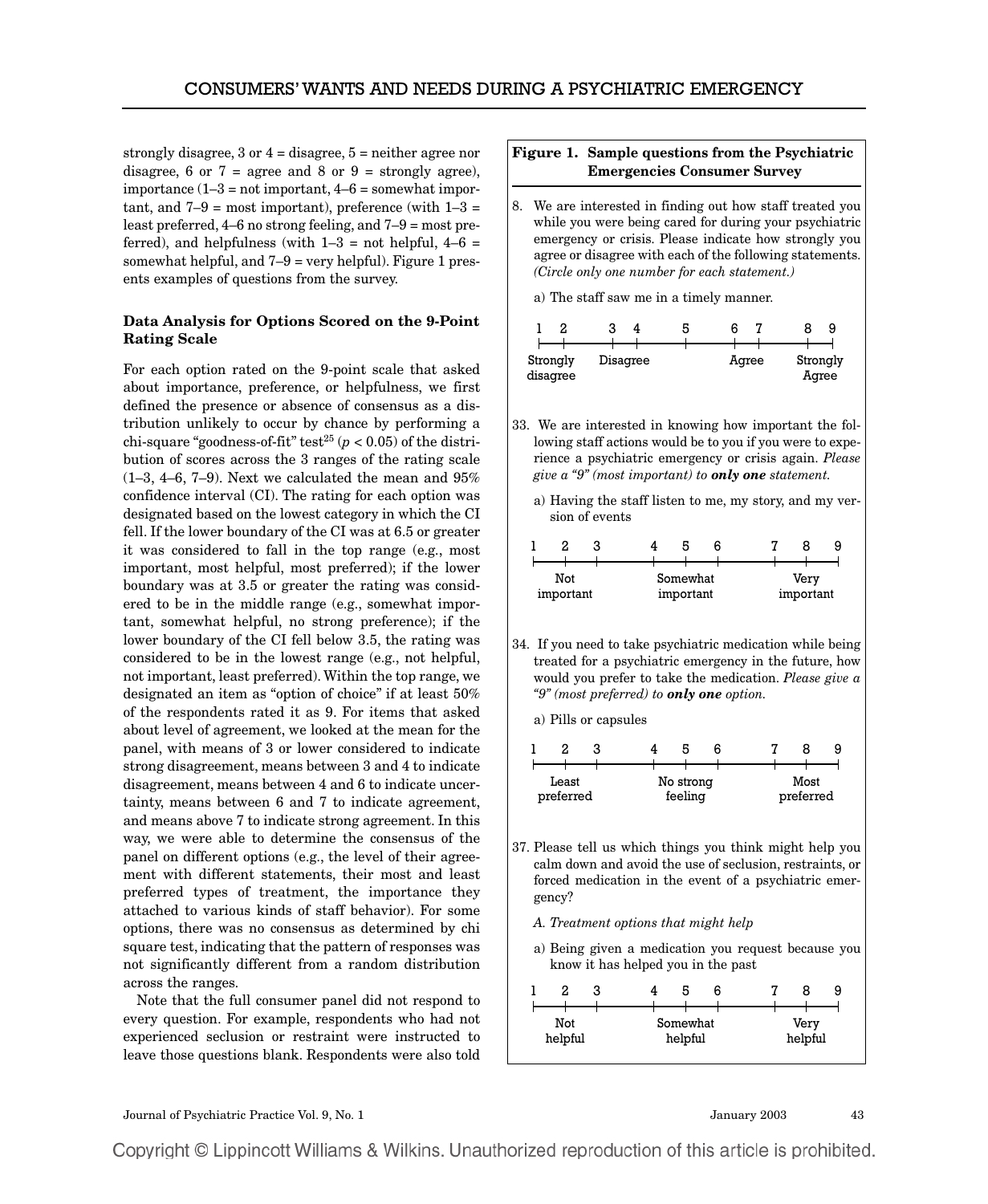that they could leave questions blank if they did not feel comfortable answering them. For this reason, the *n* and percentage of respondents varies from one question to another, as is indicated in the presentation of the results.

### **Development of Workshop Recommendations**

At each of the four forums, the survey served as a leadin to a workshop in which the participants developed and prioritized recommendations for improving psychiatric emergency care in five phases of the emergency services process. Each participant was asked to write and post his or her recommendations for improving emergency services. All the recommendations were then reviewed by the moderators and, with input from participants, duplications were eliminated and similar items were clustered into more comprehensive recommendations. After a period of individual and small group review of all recommendations, each participant was asked to rate (vote for) the top three recommendations in each phase. The votes were counted and the toprated recommendations for each phase were then organized into that forum's rank-ordered recommendations for improving emergency services care. Items receiving the same number of votes were included as tied recommendations.

### **RESULTS**

### **Forum Participants**

Fifty-nine individuals participated in the four forums: 14 in Poughkeepsie, New York, 12 in Syracuse, New York, 18 in Marshalltown, Iowa, and 15 in Los Angeles, California. Of those 59 participants, 57 completed written surveys (2 individuals in the Marshalltown forum did not complete surveys). All participants had had at least one and most had had multiple experiences with an emergency room or inpatient emergency service, often in multiple cities and states.

Table 2 presents information on the demographics and emergency services experiences of the participants. The average age of the participants in all the forums was early 40s. Overall, a higher percentage of women (60%) than men (40%) participated in the forums, although the numbers of men and women were equal in the forum in Iowa. The majority of the participants were Caucasian in three of the forums; however, the California forum was much more ethnically diverse, with 27% African-Americans, 33% Hispanics, and 20% Asian-Americans. Only two participants had a native

### **Table 2. Demographic characteristics of respondents completing surveys** *N* **= 57** Mean age  $43.4 \text{ years}$ Mean age when first received care or treatment for psychiatric problems 22.2 years Approximate number of times hospitalized for psychiatric treatment 12.7 times *n* **%** *Gender* Male  $23 \t 40\%$ Female 34 60% *Ethnic background* Caucasian (not Hispanic) 38 67% African-American 4 7% Hispanic 5 9% Native American 2 4% Asian  $3 \t 5\%$ Other/unspecified 5 9% *Highest level of education* Some high school 5 9% Finished high school 8 14% Technical degree 9 16% Some college 16 28% Finished college 8 14% Graduate study/degree 11 19% *Occupational status* Employed full time 12 21% Employed part time 20 35%  $\begin{tabular}{ccccc} Student & & & 10 & & 18\% \end{tabular}$ Homemaker 5 9% Do volunteer work 20 35% Retired 1  $2\%$ Receive disability benefits 32 56% Receive other benefits 11 19% *Current living situation* Rent or own house or apartment 43 75% Live with family or friend  $\begin{array}{ccc} 7 & 12\% \\ 8 & 5\% \end{array}$ Residential home  $3$  5% Supported housing 4 7% Shelter  $0 \t 0\t 0\t 0$ Not currently housed 0 0% *Marital status* Single/never married 26 46% Married or committed relationship 19 33% Separated 1 2% Divorced 10 18% Widowed 1  $2\%$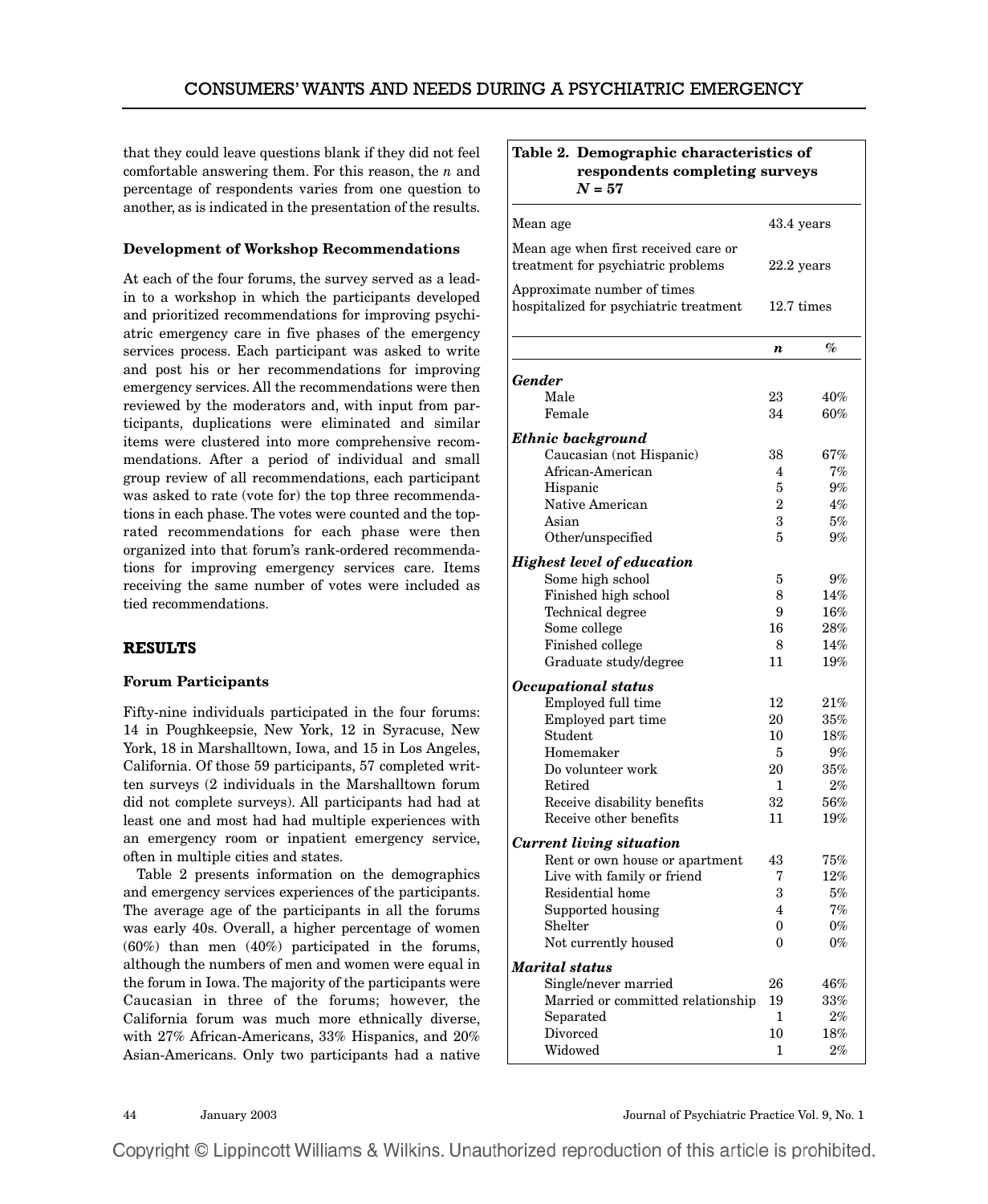language other than English (Spanish). The educational level of the participants was relatively high. The participants had experienced emergency services in a total of 17 states (New, York, Vermont, Pennsylvania, Ohio, Maryland, Georgia, Florida, Iowa, Illinois, South Dakota, Minnesota, Missouri, Colorado, Arizona, Nevada, Oregon, and California) and three different countries: the United States, the Philippines, and Mexico. The most common diagnoses the participants had been given at some point in their lives were major depression (70%), bipolar disorder (51%), posttraumatic stress disorder (46%), schizophrenia (40%), substance use disorder (30%), and personality disorder (30%). Other diagnoses reported by the group included schizoaffective disorder, anxiety disorders (e.g., panic disorder, obsessive-compulsive disorder, generalized anxiety disorder), dissociative identity disorder, eating disorders, trichotillomania, and dysthymia.

### **Survey Results**

*Experiences with psychiatric emergency care.* The questions about the respondents' emergency experiences were presented to them with the following instructions:

In answering the next set of questions, please think about a particular time that you came in or were brought in for emergency psychiatric care. It can be the last time you received this kind of care. Or you can tell us about a time that you remember particularly well. We realize that some of these questions may bring back painful memories, but other consumers have told us that it is important to ask about these kinds of experiences if we are going to be able to develop recommendations for improvement. If you are not comfortable answering any question, please feel free to leave it blank. We also realize you may not remember everything in detail and that's OK—just answer the questions the best you can.

Of the 57 respondents, 21 (37%) focused on the their first experience with psychiatric emergency care, while 36 (63%) focused on a later experience. Fifty-three respondents said that the incident they were describing had occurred at least 1 year earlier, with the average being 8 years earlier (median = 6 years, high = 28 years, low = 1 year); four respondents said they were recalling an incident that had occurred more recently. Approximately half the panel said they came in for care involuntarily and half voluntarily; 13 respondents (23%) said they came in by themselves, 17 (30%) that they were brought in by a family member or friend, 14 (25%) that they were brought in by the police (in 5 of these cases, a family member and/or mental health professional also came in with them), 6 (11%) by a mobile crisis unit,  $3(5\%)$  by ambulance, and  $3(5\%)$  by a mental health professional (56 respondents total).

Of the 53 respondents who provided information about where they were cared for, 29 (55%) were treated in a general hospital emergency room, 22 (42%) in a psychiatric hospital emergency room, 14 (26%) in an inpatient psychiatric unit, and 5 (9%) in a crisis center. Of course there was sometimes an overlap in these reports, with 12 respondents receiving care in more than one setting (e.g., 6 patients were cared for either in a general or psychiatric emergency room and also on an inpatient unit).

The types of problems that caused the respondents to come in or be brought in for care are shown in Table 3. The most common were "feeling out of control" (68%), "relationship problems with family, friend, or spouse" (58%), and "being very afraid" (54%). Most of the respondents (88%) reported that more than one type of problem was responsible for the emergency, and 72% reported 3 or more different types of problems. Five respondents reported coming in because of problems both with alcohol and street drugs. Whenever respondents reported coming in because of problems with alcohol and street drugs, they also reported other types of problems.

*Experiences and relationship with staff.* Respondents were asked how strongly they agreed or disagreed with a number of statements about how they were treated by staff. As a whole, the consumer panel reported poor satisfaction with the treatment they received. Looking at all the respondents who either strongly disagreed or disagreed with the statements (ratings of 1–4), we found that the majority of the respondents did not feel that the staff had treated them with respect (63%), seen them in a timely manner (65%), listened to them, their story, and their version of events (68%), spent enough time with them (77%), adequately addressed their problems (80%), or described the nature of the proposed treatment, its risks, benefits, and alternative options before asking them to consent to treatment (82%). The mean score for these items ranged from  $2.61-3.61$  (scores of 3 or  $4 =$  disagree). There was no consensus about whether the staff was equipped to deal with specific needs and issues related to the respondents' ethnic, cultural, racial, or religious backgrounds, although 53% of the 51 respondents to this item felt they were not.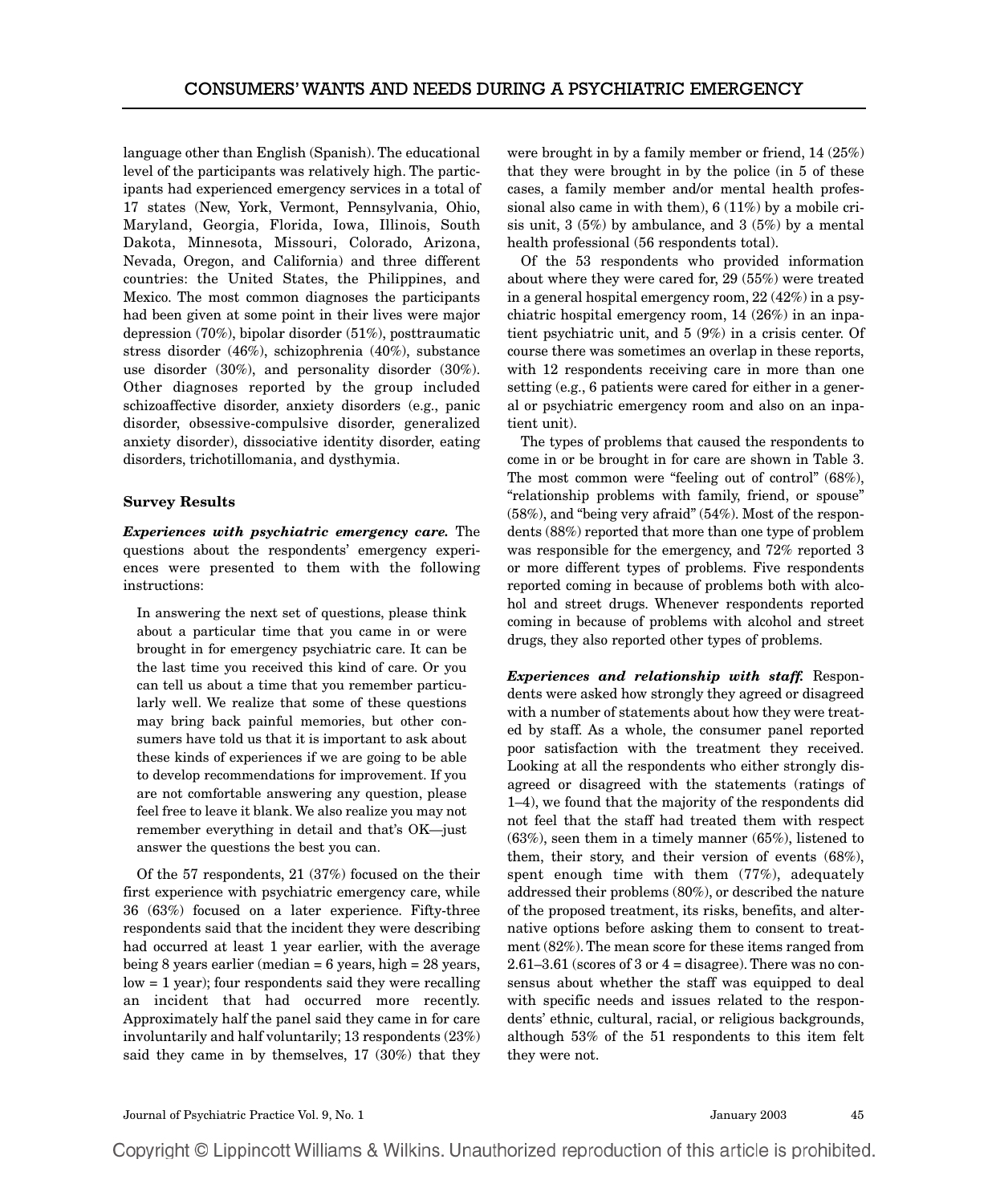**Table 3. Problems that caused consumers to come in or be brought in for psychi**atric emergency care\* $N = 57$ 

| Type of problem                                                                 | <b>Number of respondents</b><br>who reported it |       |  |  |
|---------------------------------------------------------------------------------|-------------------------------------------------|-------|--|--|
|                                                                                 | n                                               | $\%$  |  |  |
| Feeling out of control                                                          | 39                                              | 68%   |  |  |
| Relationship problems with<br>family, friend, spouse                            | 33                                              | 58%   |  |  |
| Being very afraid                                                               | 31                                              | 54%   |  |  |
| Acting out of control                                                           | 26                                              | 46%   |  |  |
| Problems caused by medications                                                  | 24                                              | 42%   |  |  |
| Problem at work or school                                                       | 17                                              | 30%   |  |  |
| Problems caused by alcohol                                                      | 14                                              | 25%   |  |  |
| Depression, suicidality, or suicide attempt*                                    | 14                                              | 25%   |  |  |
| Physical problem                                                                | 14                                              | 25%   |  |  |
| Problems obtaining access to ongoing<br>psychiatric care elsewhere in community | 12                                              | 21%   |  |  |
| Problems caused by street drugs                                                 | 9                                               | 16%   |  |  |
| Dissatisfaction with current therapist<br>or doctor*                            | $\overline{\mathbf{4}}$                         | 7%    |  |  |
| Psychotic symptoms*                                                             | 3                                               | 5%    |  |  |
| Physical, sexual, verbal abuse*                                                 | 1                                               | 2%    |  |  |
| Manic/psychotic episode*                                                        | 1                                               | $2\%$ |  |  |
| Self-destructive behaviors*                                                     | $\mathbf{1}$                                    | $2\%$ |  |  |
| Mental breakdown*                                                               | 1                                               | $2\%$ |  |  |

*\*Survey respondents were presented with a list of problems they could check and were also given an opportunity to write in answers. Items marked with an \* are those that were written in.*

When asked if they had experienced any particular act of kindness or caring from staff that supported them and helped them through the crisis and, if so, to describe it, 32 respondents said they had experienced such an act, while 22 said they had not (3 respondents did not answer this question). Four important themes for improving emergency services emerged from the respondents' answers to this question. These themes, which are listed below with representative examples of the write-in responses on which they are based, could be used to help guide the creation of practice guidelines, operational policies, and pre-service and inservice training curricula.

### *Importance of being treated as a human being and allowed to retain one's dignity*

Quite a few respondents reported positive experiences in this area.

*They were attentive to comfort needs, bringing food and drink, blankets and pillows. I was not made to disrobe and don a gown, but allowed to remain in street clothes.*

*During the ER visit, the kindest thing was that my psychiatrist happened to be at the hospital and met me. She stayed with me and made it much easier because she always respected me and always did whatever she could to maintain my dignity.*

*When I was in restraints and needed to go to the restroom, they let me out. This trust was important to me, as many people confined to restraints end up going to the bathroom in their pants.*

Some respondents, however, had felt stripped of their dignity and autonomy.

*I was immediately strapped down, given two injections, and my clothes were taken. I was given a hospital gown. This last hospitalization I did not see a doctor. I was admitted and all the paper work was done after the fact and all the incidents are conflicting. I am trying to find out what actually happened.*

*Because I tried to kill myself by overdosing with alcohol and medications, I was treated meanly and the staff was cold. The police were laughing and joking with each other about what a loser I was.*

### *Importance of staff listening to what the person has to say, respecting his or her wishes as much as possible, and answering questions and providing information about what is going on*

Again, quite a few respondents felt that certain staff members had done a good job in this area.

*The intake staff took the time to talk to me and get my history and were supportive of my decision to stay in the hospital for help.*

*A charge nurse took time out of her busy schedule to answer some questions I had and alleviated some of my fears.*

46 January 2003 Journal of Psychiatric Practice Vol. 9, No. 1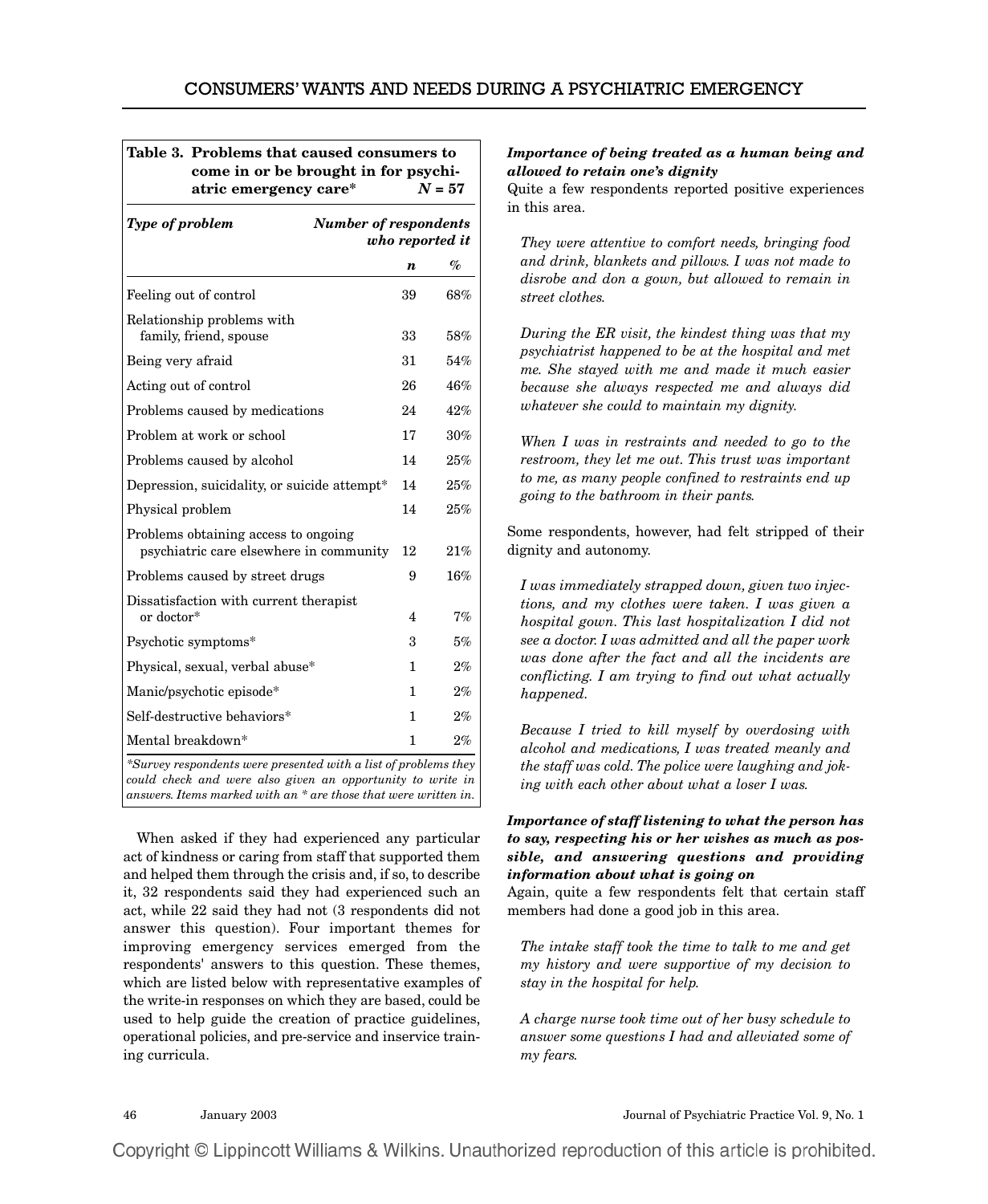### CONSUMERS'WANTS AND NEEDS DURING A PSYCHIATRIC EMERGENCY

*One head nurse took the time to really listen and made changes as necessary. She talked to other staff about my complaints and pursued the matter for several days until it was resolved. I would go back to this hospital just because of this one person.*

Some respondents, however, felt ignored and unheard.

*I felt that my treatment was bad because I felt nobody was listening to me.*

*They just seemed to ignore me. I was in a locked room and could see the staff through a window. They were not kind.*

*Importance of being asked what you need or want* Again, some respondents felt that staff members had done a good job in this area.

*She checked on me to see how I was doing and if there was anything I needed.*

*The male nurse who first took my vital signs was very nice, talked to me, acted very compassionate, asked me if I wanted something to eat.*

*I asked for a vegetarian meal—it was 8 or 9 at night—and I got a hot cheese sandwich.*

However, others felt that at least some members of the staff had ignored them and their needs.

*In the ER, I was left alone in a locked fairly empty unit for many hours.*

*I felt totally ignored as staff never came out of their office. The only person that showed care, concern, and time was the housekeeper who was very supportive.*

*Nurses acted nice but when I was overly medicated, they did not help me. My bed stayed wet and I was drooling.*

*The techs help you more than the people who are more qualified. I got the sense that the techs care more than the doctors and nurses.*

*The male nurse was the only one I saw who cared at all.*

### *Importance of being soothed and helped to calm down and not be afraid*

*The nurse practitioner was very kind, soft-spoken, and receptive to my mood and feelings of being overwhelmed. She soothed my senses.*

*An ER nurse was there with me the whole time I was in the ER.*

*They were kind to me and they tried to calm me down. I was scared and they tried to get me to relax.*

*One nurse stayed full time and engaged me in conversation that had nothing to do with my crisis. This was a good "time-out" for me and helped me relax.*

### *The importance of staff having an positive outlook and reassuring the person that he or she can get better*

*I had tried to kill myself. The staff was very helpful at that time, they gave me hope to keep on living.*

*Although most of the staff was detached, there was one overnight nurse who took the time to talk to me and reassure me that everything would be okay.*

*Experience with medications.* The respondents were asked if they had received medication during the crisis and, if so, what types of medications they had received. Their responses are summarized in Table 4.

Respondents were asked how strongly they agreed or disagreed with a number of statements about their willingness to take medication during the crisis and whether it had been helpful. The panel tended to be divided on these questions, as shown in Table 5. For example, 50% of the respondents said they had not been asked about medications that had been helpful in the past, whereas 44% reported that they had; 35% felt that medication had been forced on them against their will, whereas 58% did not; 37% said they had not wanted medication and had not taken it willingly, whereas 46% said they had; 36% did not feel that the medication had helped them, 42% felt that it had, and 22% were in between (neither agree nor disagree). However, a majority (61%) of the respondents did report that the medication they took during the crisis caused troublesome side effects.

*Experience with restraint.* Thirty-six (63%) of those who were surveyed had been placed in restraints at

Journal of Psychiatric Practice Vol. 9, No. 1 January 2003 47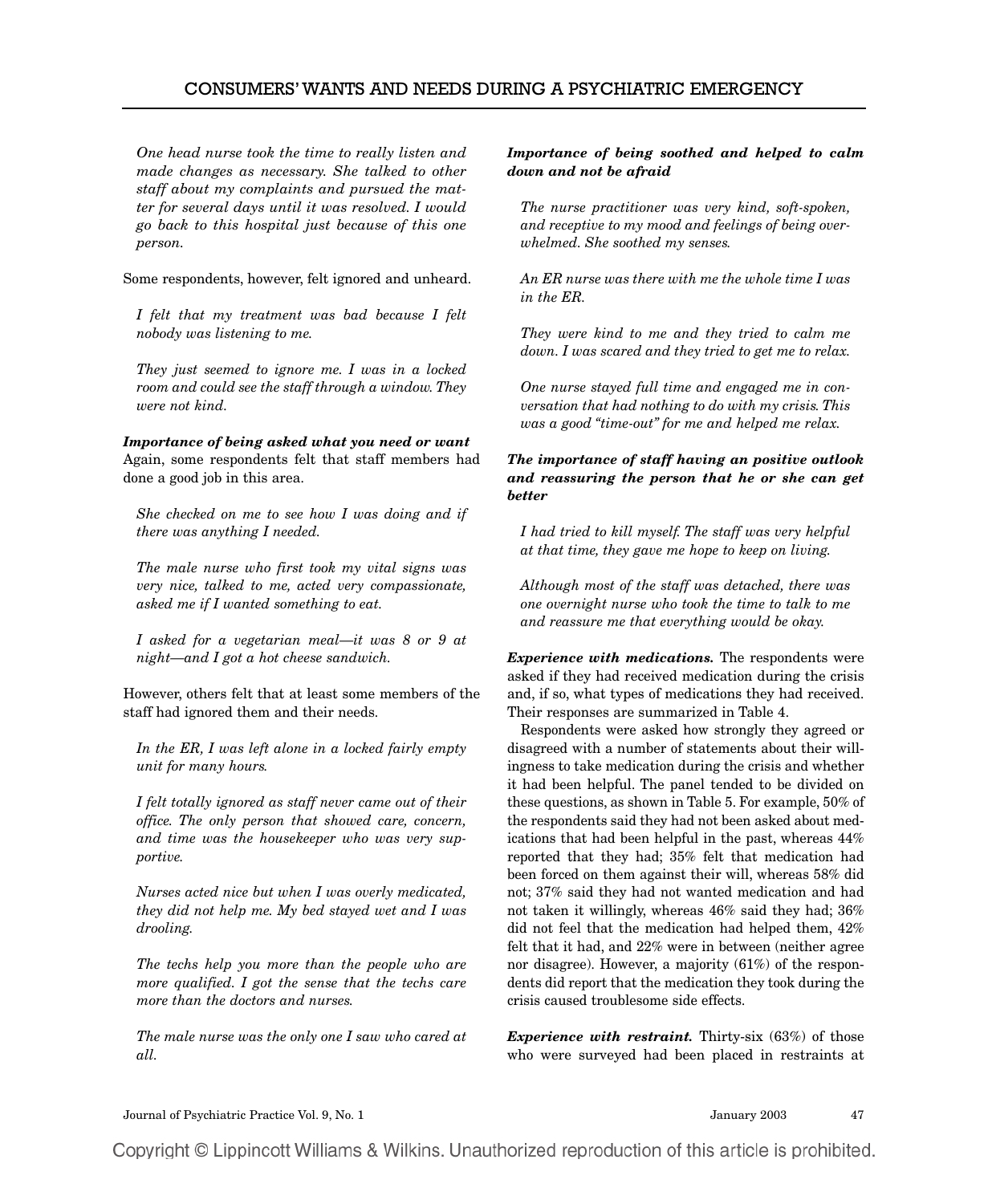| Table 4. Medications received during the crisis                                                    |        |           |
|----------------------------------------------------------------------------------------------------|--------|-----------|
|                                                                                                    | n      | %         |
| Type of formulation received $N = 52$                                                              |        |           |
| Pills or capsule only                                                                              | 27     | 52%       |
| Injection only                                                                                     | 9      | $17\%$    |
| Both oral medication and injection                                                                 | 9      | $17\%$    |
| Both pills or capsule and liquid medicine                                                          | 3      | $6\%$     |
| Liquid medicine only                                                                               | 1      | $2\%$     |
| Don't know                                                                                         | 3      | 6%        |
| Type of medication received $N = 52$                                                               |        |           |
| Combination of an antipsychotic and                                                                |        |           |
| an anti-anxiety medication                                                                         | 19     | $37\%$    |
| Medication to help sleep                                                                           | 17     | $33\%$    |
| Other                                                                                              | 14     | $27\%$    |
| Was not told or can't remember the                                                                 |        |           |
| medication received                                                                                | 9      | 17%       |
| Antipsychotic                                                                                      | 7      | $13\%$    |
| Anti-anxiety medication<br>Got through crisis without medication                                   | 7<br>3 | 13%<br>6% |
| Number of respondents who reported<br>receiving specific medications<br>during the crisis $N = 32$ | n      |           |
| Conventional antipsychotics                                                                        |        |           |
| Haloperidol (Haldol)                                                                               | 12     |           |
| Thiothixene (Navane)                                                                               | 6      |           |
| Fluphenazine (Prolixin)                                                                            | 4      |           |
| Trifluoperazine (Stelazine)                                                                        | 4      |           |
| Thioridazine (Mellaril)                                                                            | 4      |           |
| Loxapine (Loxitane)                                                                                | 1      |           |
| Long-acting injection (decanoate)<br>of haloperidol or fluphenazine                                | 4      |           |
| <b>Atypical antipsychotics</b>                                                                     |        |           |
| Olanzapine (Zyprexa)                                                                               | 8      |           |
| Risperidone (Risperdal)                                                                            | 7      |           |
| Quetiapine (Seroquel)                                                                              | 7      |           |
| Clozapine (Clozaril)                                                                               | 3      |           |
| Ziprasidone (Geodon)                                                                               | 1      |           |
| <b>Anti-anxiety medications</b>                                                                    |        |           |
| Lorazepam (Ativan)                                                                                 | 11     |           |
| Diazepam (Valium)                                                                                  | 10     |           |
| Clonazepam (Klonopin)                                                                              | 9      |           |

some time during a psychiatric crisis. Most of the episodes of restraint the respondents were describing had occurred at least a year earlier and on average 8.8 years earlier (median = 7 years, high = 33 years, low = 2 months). Two respondents reported more recent episodes of restraint occurring 6 and 2 months earlier. Three-quarters of the respondents reported that they had seen other people in restraints while they were receiving care for a psychiatric emergency, an experience nearly all the respondents reported finding upsetting (42%) or terrifying (51%). When asked how well they remembered what had happened while in restraints, 11 respondents (31% of the 35 individuals responding to this question) said they barely remembered anything, that it was a blur; 7 (20%) said they remembered things pretty well but some things were a bit hazy, and 17 (49%) said they remembered it vividly and in detail.

Twenty-four of the 36 individuals who had experienced restraint (67%) reported that staff had not tried anything else before putting them in restraints. The respondents who said staff had first tried other interventions mentioned strategies such as talking to them, leaving them alone, giving them an injection, or putting them in locked seclusion.

Respondents reported that they were kept in restraints for an average of 6.5 hours (median = 3 hours, high  $= 24$  hours, low  $= 1$  hour). (The mean duration of restraint reported in a survey of approximately 50 psychiatric emergency services was  $3.3 \pm 2.9$  hrs.<sup>26</sup>) Twenty-one (62% of the 34 respondents answering this question) said they had been given medications either just before or while they were in restraints.

Respondents were asked how strongly they agreed or disagreed with a number of statements about their experiences while in restraints. A majority of those responding to these items felt that staff had not made a responsible decision in putting them in restraints (69%), that they had been kept in restraints too long (68%), that no one had listened to them or responded to their requests (77%). Approximately half of the respondents said that they were not checked on very often while in restraints. Finally, 54% said that being in restraints had made them unwilling to seek out psychiatric care after this experience.

Respondents were also asked to list things that helped them and things that made it harder for them while they were in restraints.

*Things that helped while in restraints.* Overall, respondents stressed the importance of having someone (a staff person, a family member, a friend, or a peer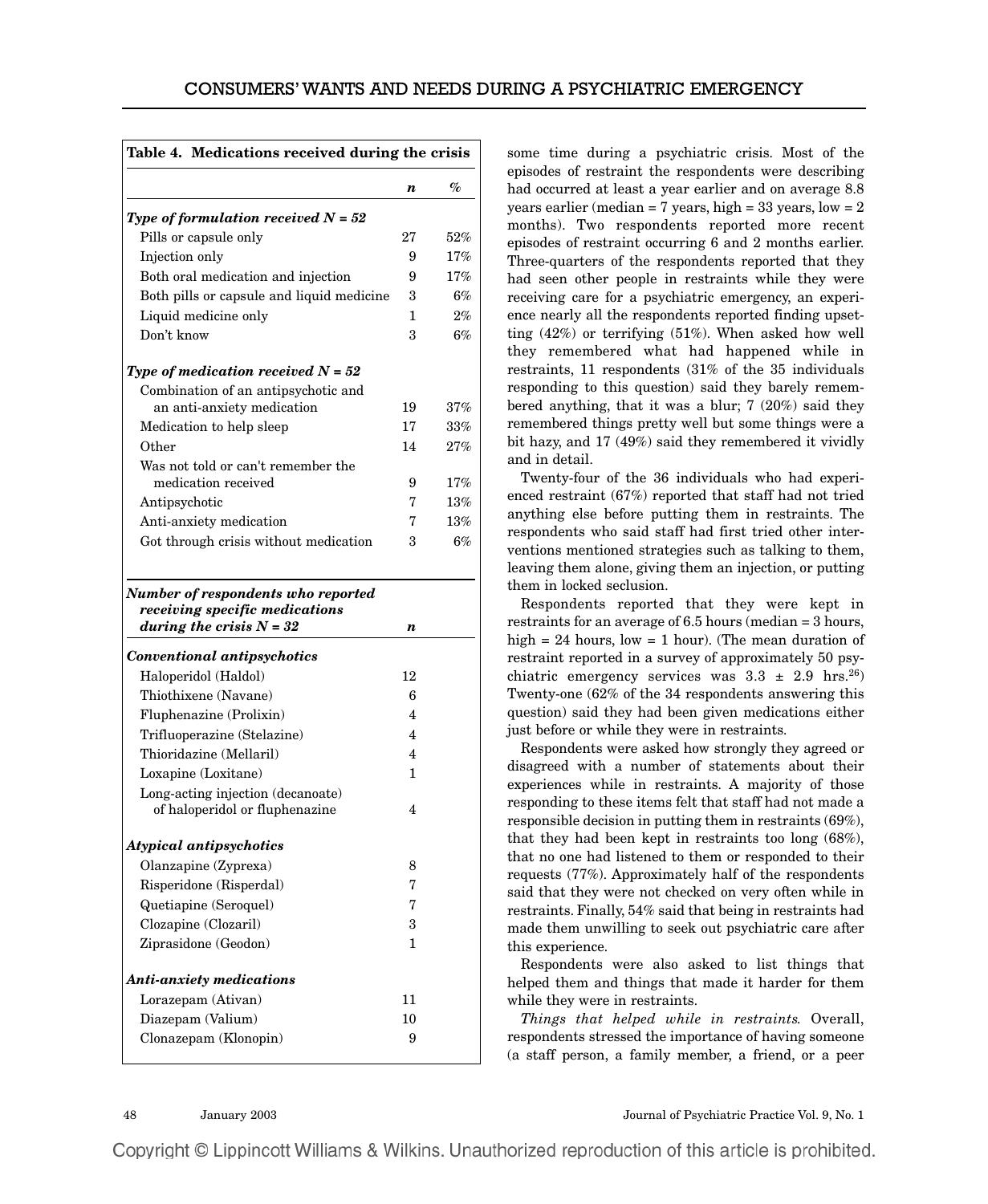| Table 5. Experience with medications during the crisis                                                                        |                                                     |                                         |                                                       |                               |                                                  |  |  |
|-------------------------------------------------------------------------------------------------------------------------------|-----------------------------------------------------|-----------------------------------------|-------------------------------------------------------|-------------------------------|--------------------------------------------------|--|--|
|                                                                                                                               | <b>Strongly</b><br>disagree<br>$\boldsymbol{n}(\%)$ | <b>Disagree</b><br>$\boldsymbol{n}(\%)$ | Neither agree<br>nor disagree<br>$\boldsymbol{n}(\%)$ | Agree<br>$\boldsymbol{n}(\%)$ | <b>Strongly</b><br>agree<br>$\boldsymbol{n}(\%)$ |  |  |
| I was asked about my medication history<br>and medications I had taken in the past<br>that had been helpful to me. $(n = 52)$ | 10(19%)                                             | 16(31%)                                 | 3(6%)                                                 | 13(25%)                       | 10(19%)                                          |  |  |
| I felt that medication was forced on me<br>against my will. $(n = 52)$                                                        | 20(38%)                                             | 10(19%)                                 | 4(8%)                                                 | 9(17%)                        | 9(17%)                                           |  |  |
| I wanted medication and took it willingly.<br>$(n = 52)$                                                                      | 8(15%)                                              | 11(21%)                                 | 9(17%)                                                | 13(25%)                       | 11(21%)                                          |  |  |
| The medication I took during the crisis<br>helped me. $(n = 50)$                                                              | 7(14%)                                              | 11(22%)                                 | 11(22%)                                               | 12(24%)                       | 9(18%)                                           |  |  |
| The medication I took during the crisis<br>caused troublesome side effects. $(n = 49)$                                        | $10(20\%)$                                          | 7(14%)                                  | 2(4%)                                                 | 17(35%)                       | 13(27%)                                          |  |  |

advocate) stay with them or check on them frequently, talk to them, and explain what was happening and why they were being restrained. For example, they mentioned the importance of *"having a family member there, someone to explain why I was in restraints, someone to offer alternatives," "of talking out my fears and frustrations with staff who would really listen to me,"* and of being talked to *"as a person, not a victim."*

*Things that made being in restraints harder.* The respondents expressed concern about the physical discomfort associated with being in restraints (e.g., being tied too tightly, muscle cramps, cold, worry about vomiting and choking) as well as frustration at not being released to go to the bathroom. One respondent recalled, *"The staff was intolerant to my frequent urination problem and made me wait so long for a bed pan that I had to urinate on the table; then they became angry with me and left me wet."* Some respondents also reported dissatisfaction with the physical setting (e.g., darkness, plastic mattress, lack of stimulation of any kind). Members of the panel reported that staff either did not check on them enough or displayed a negative and unsympathetic attitude towards them (e.g., *"the staff looked at me as if I was a criminal."*)

*Experience with seclusion.* Thirty-nine (68%) of those surveyed reported that they had been placed in seclusion at some time during a psychiatric crisis. This had occurred an average of 6.4 years earlier (median = 3 years, high  $= 24$  years, low  $= 7$  months).

When asked how well they remembered what had happened while in seclusion, 9 respondents (23%) said they barely remembered anything, that it was a blur; 6 (15%) said they remembered things pretty well but some things were a bit hazy, and 24 (62%) said they remembered it vividly and in detail. Respondents reported that they were kept in seclusion for an average of 12.2 hours (median =  $8$  hours, high =  $48$  hours, low = 0.5 hour). Of the individuals who had been placed in seclusion, 26 (67%) reported that staff had not tried anything else before putting them in seclusion. The respondents who said staff had first tried other interventions mentioned strategies such as talking to them, warning them about what would happen if they didn't calm down, putting them in the TV room, and giving them an injection of haloperidol. Twenty-two (56%) said they had been given medications either just before or while they were in seclusion. When asked if they had been given things they needed (e.g., water, medicine, food) if they stayed in seclusion for over an hour, only 15 (38%) said that they had.

Respondents were asked how strongly they agreed or disagreed with a number of statements about their experiences while in seclusion. A majority of those responding to these items felt that that staff had not made a responsible decision in putting them in seclusion (69%), they had been kept in seclusion too long (78%),and that they had not been checked on very often while in seclusion (55%). Finally, 60% said that being in seclusion had made them unwilling to seek out psychiatric care after this experience.

Respondents were asked to list things that helped them and things that made it harder while they were in seclusion. The concerns respondents expressed about their experiences in seclusion were similar to those they had about their experience with restraint. Again, they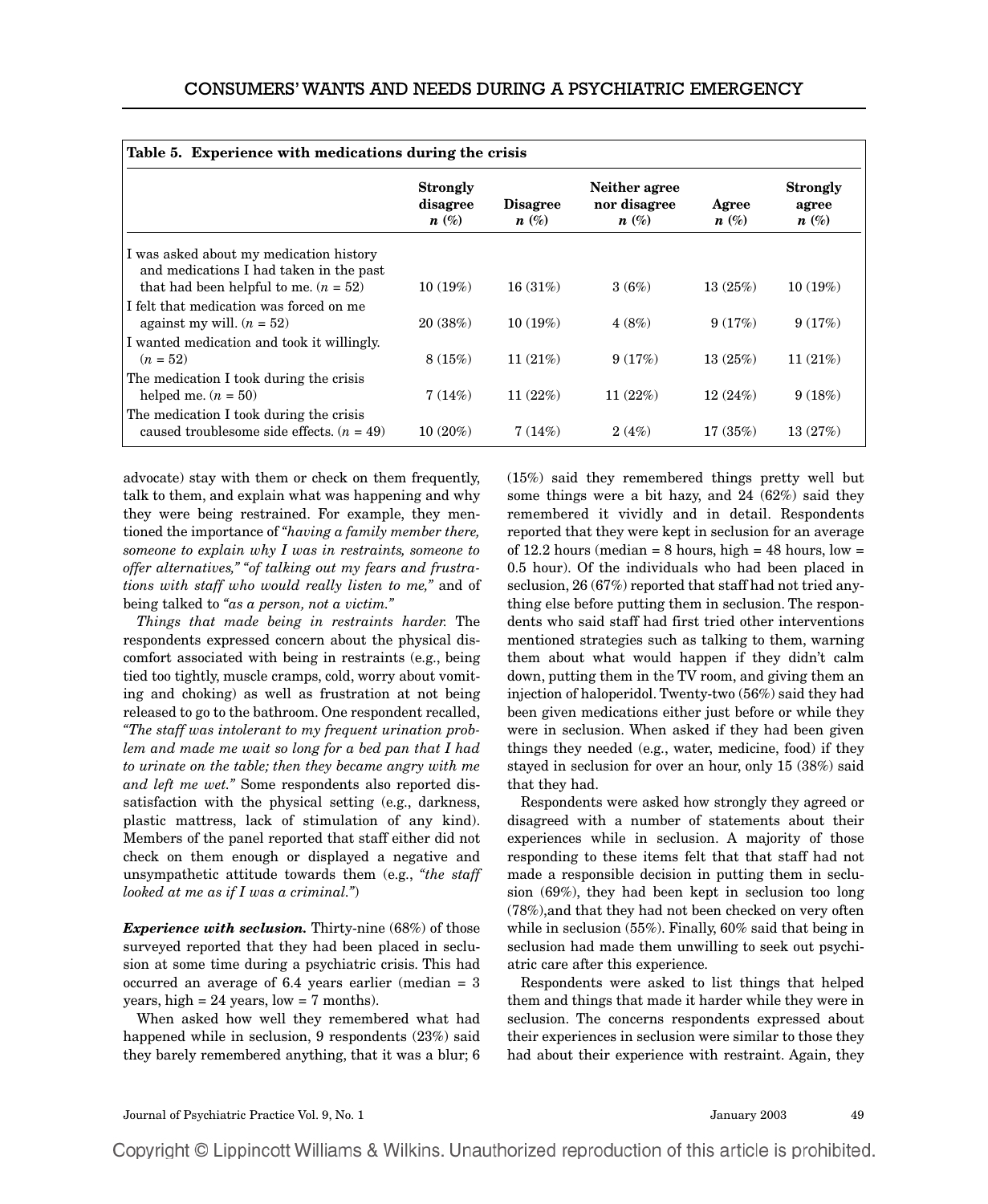stressed the importance of having staff check on them, talk to them, ask how they were doing, and treat them with respect.

*Things that helped while in seclusion.* However, certain incidents of kindness and being treated with respect stood out in the respondents' memories. Six respondents reported that having staff check on them, talk to them, ask them what they needed, and treat them with respect had helped them get through being in seclusion. One respondent recalled *"One time there was this female security guard who stayed with me until I was picked up and she hugged me just at the right time and talked to me with dignity and respect. I'll never forget her."* Six respondents noted that the presence of some sort of external stimulus, such as music, a window, reading materials, television, was helpful.

*Things that made being in seclusion harder.* Seventeen of the respondents (44% of those who had experienced seclusion) reported that one of the hardest things about being in seclusion was the isolation (*"lack of human contact, being alone, no one to talk to, loneliness"*), especially at a time when they were frightened and anxious. One respondent described *"being totally alone, not having anyone to talk to when I was afraid and anxious."* Another said, *"At that time in my life I could not stand to be alone. The psych doctor told them, but they didn't listen. I totally freaked out."*

Six respondents had found it difficult that no one explained why they were being placed in seclusion or how long they could expect to be there. Just as with restraint, a number of respondents expressed dissatisfaction with the physical environment in which they were secluded (dark, cold, sterile, bare mattress). Several respondents also noted that staff had treated them with a lack of respect.

*Abusive staff behavior while in restraints or seclusion.* We asked the consumer panel if they had ever experienced certain types of abusive treatment during an episode of restraint or seclusion. Of the 43 participants who responded to any items in this question, 8 (19%) did not report ever experiencing any abusive behaviors, while 6 (14%) said they felt that they had been placed in restraints or seclusion at some point as a punishment rather than to help them calm down but did not report any other abusive experiences. Twenty respondents (50% of the 40 respondents who answered this item) said that staff had refused to let them out of restraints or seclusion to go to the bathroom and 19 (46% of 41 respondents) said that a staff member had cursed at them or been verbally abusive. A total of 14

respondents reported experiencing one or more of the more severely abusive behaviors we asked about: being kicked, punched or slapped by a staff member, (12 [29%] of 42 respondents); having been injured while being placed in restraints or seclusion or while there (9 [22%] of 41 respondents); being placed in seclusion without any clothes (8 [20%] of 40); being sexually harassed or assaulted (5 [13%] of 39); and two reported all four behaviors.

*Positive staff behavior while in restraints or seclusion.* We also asked the consumer panel to tell us about anything that staff or others did that stood out as particularly comforting and reassuring or that helped them feel better while they were in restraints or seclusion.

Four respondents replied negatively to this item saying that nothing stood out as having been helpful and that they had felt that no one cared for them. Just as in the earlier questions about what was helpful and not helpful during restraint or seclusion, the majority of those who responded to this question stressed the importance of having staff talk to them and listen to them, treat them with respect, reassure them that they were safe, and see that their physical needs were met (e.g., for food, drink, being able to go to the bathroom). One respondent recalled the following behaviors as reassuring and comforting: *"Coming into the room and talking, reassuring me I was not a bad person and not judging me. Making sure needs are met (asking frequently). Getting me the least restrictive care possible as soon as possible. Not using it as a punishment or a way of 'discouraging negative symptoms,' especially when it's not something I can control in crisis."*

### **Recommendations for Future Care**

*Staff behavior.* When asked about staff behaviors that would be most important to them if they were to experience a psychiatric emergency or crisis again (with a rating of  $1-2$  = not important,  $4-6$  = somewhat important, and 7–9 = most important), the consumer panel rated all of the behaviors we asked about as most important:

- Having the staff listen to me, my story, and my version of events (mean = 7.9)
- $\circ$  Being asked about what treatment I want (mean = 7.9)
- Trying to help me calm down before resorting to forced treatment (mean = 7.9)
- Being asked about what treatments were helpful and not helpful to me in the past (mean = 7.6)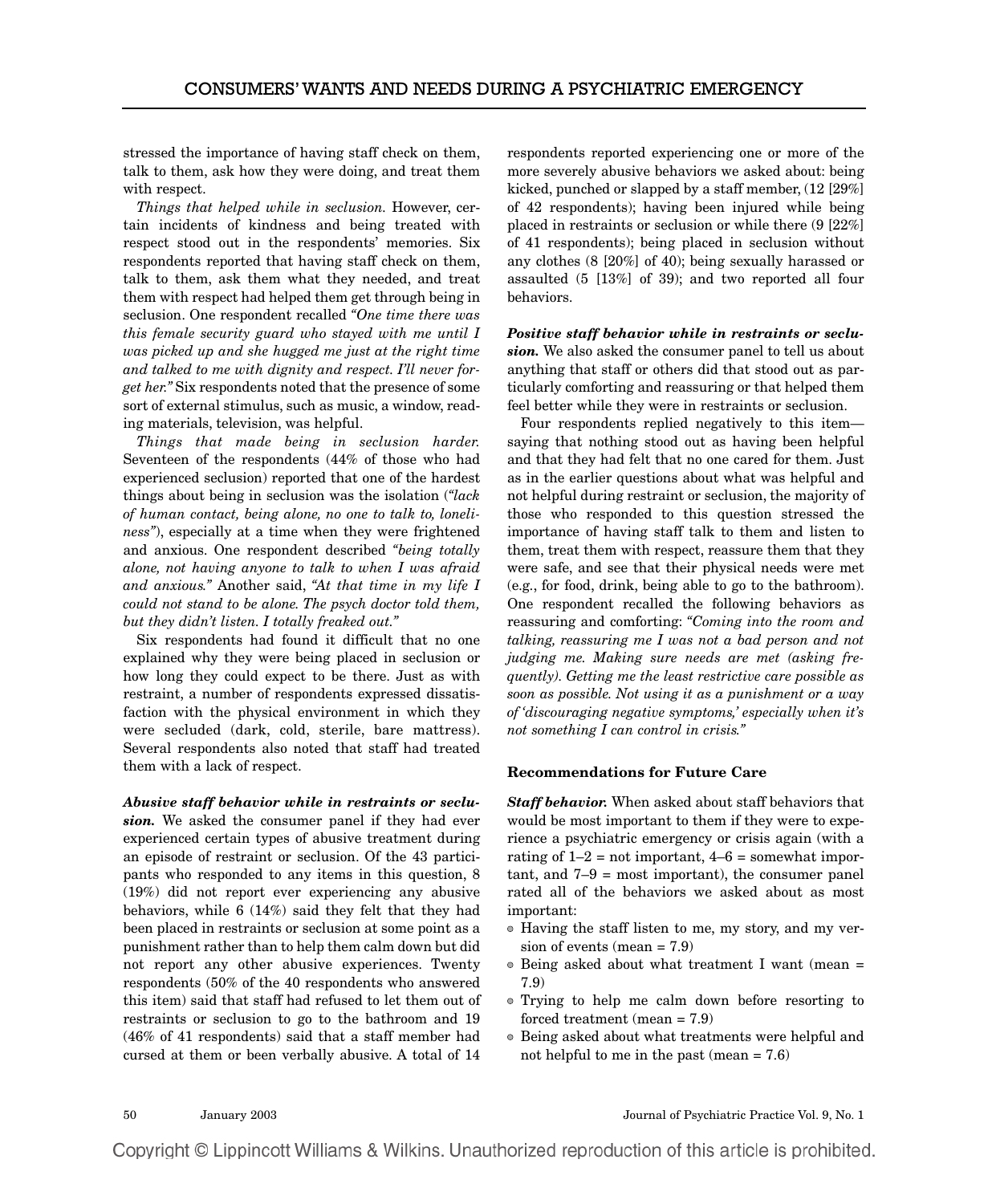*Medication preferences.* Figure 2 presents the panel's medication preferences if they should need to take psychiatric medications while being treated for a psychiatric emergency in the future (with a rating of  $1-3 =$ least preferred,  $4-6 =$  no strong feeling, and  $7-9 =$  most preferred).

*Formulation:* The panel overwhelmingly preferred pills or capsules as the formulation of choice; this option was given the highest rating of 9 by over 63% of the respondents  $(N = 54)$  and was rated a 7 or 8 by 30% of the respondents. There was no strong feeling about liquid medicine or an injection that is agreed to voluntarily (means  $= 4.9$  and  $4.7$ , respectively), with no consensus among the panel on these options, while the panel overwhelming rejected an injection forced on the person involuntarily, which was rated least preferred  $(mean = 1.5)$ .

*Class of medication:* When asked which specific types of medications they would prefer to take if they needed a medication to help them calm down so they would not hurt themselves or others, the respondents preferred anti-anxiety medication (mean = 7.3, rated most preferred by 73% of the respondents); there was no consensus about a combination of an anti-anxiety agent and an antipsychotic, which received a mean rating of 5.7, but was rated 7, 8, or 9 by 47% of the respondents. An antipsychotic alone was least preferred  $mean = 4.4$ .

*Specific agents:* When asked about specific medications, the number of respondents varied depending on the agent being asked about  $(n = 18-37$  respondents), with the number of respondents generally higher for medications that received higher mean scores. Although no medications were rated as most preferred by the panel as a whole, the respondents preferred the benzodiazepines lorazepam (mean =  $6.5, N = 36$ ), diazepam (5.4,  $N = 37$  and clonazepam  $(5.3, N = 35)$  and the antipsychotics quetiapine  $(4.6, N = 30)$ , risperidone  $(4.1, N = 35)$ , and olanzapine  $(4.0, N = 28)$ . All the other medications we asked about received mean ratings below 4.0.

*Frequency of monitoring while in restraints or seclusion.* When asked how often they felt someone should check on them if they needed to be put in restraints or seclusion, 27 of the 56 respondents to this question (48%) felt that someone should be there all the time, 20 (36%) felt that someone should check pretty often (at least every 15 minutes), and 4 checked both options (18%). Only 3 (5%) respondents felt that checks every 30 minutes would be acceptable, and 2 respondents checked all three options.

*Treatment interventions.* The survey respondents were asked to rate a number of treatment interventions and other strategies to help them calm down and avoid being placed in seclusion or restraints or being given forced medication if they should experience a psychiatric emergency in the future. The top five strategies, which were all rated as interventions of choice (i.e., they received a rating of 9 from over 50% of the respondents) were:

- Being listened to about the kind of treatment I want
- Having someone contact my own doctor or therapist
- Being given a medication I request because I know it has helped me in the past
- Having crisis counselors for trauma available
- Having a comfortable bed.

Other interventions that were rated as very helpful were a calm soothing environment, being given something to eat and drink, being able to make a phone call to a friend, being given the opportunity to walk, a clean comfortable waiting room, and the availability of an art room to express feelings. When asked to write in other things that might help them calm down and avoid being placed in seclusion, restraints, or given forced medications, respondents also mentioned being treated with respect and as an adult, contact with and companionship of family members or friends, access to their own doctors and therapists, and access to clergy and religious or spiritual counseling and observances, and availability of external stimulation and distraction.

A major theme that runs through all the responses is the importance of having staff members spend time with them, listen to them, and treat them with respect. As one respondent said *"One-to-one interactions help the most. I go to the hospital because I am depressed and suicidal—feel sad, alone, and worthless. The last thing I need is to be left all alone—especially in an ER room with all kinds of ways to do self-harm. I think 'Obviously they want me to kill myself.'"*

### **Recommendations for Preventing Future Crises**

*Strategies of choice.* When asked what staff could do after a crisis but before they left the ER or were discharged from the hospital to help them stay well and avoid future psychiatric emergencies or crises, the following were rated as strategies of choice:

- Having someone identified who will call a few days later to see how they are doing
- Being helped to identify and avoid triggers of future episodes

Journal of Psychiatric Practice Vol. 9, No. 1 51 September 2003 51 September 2003 51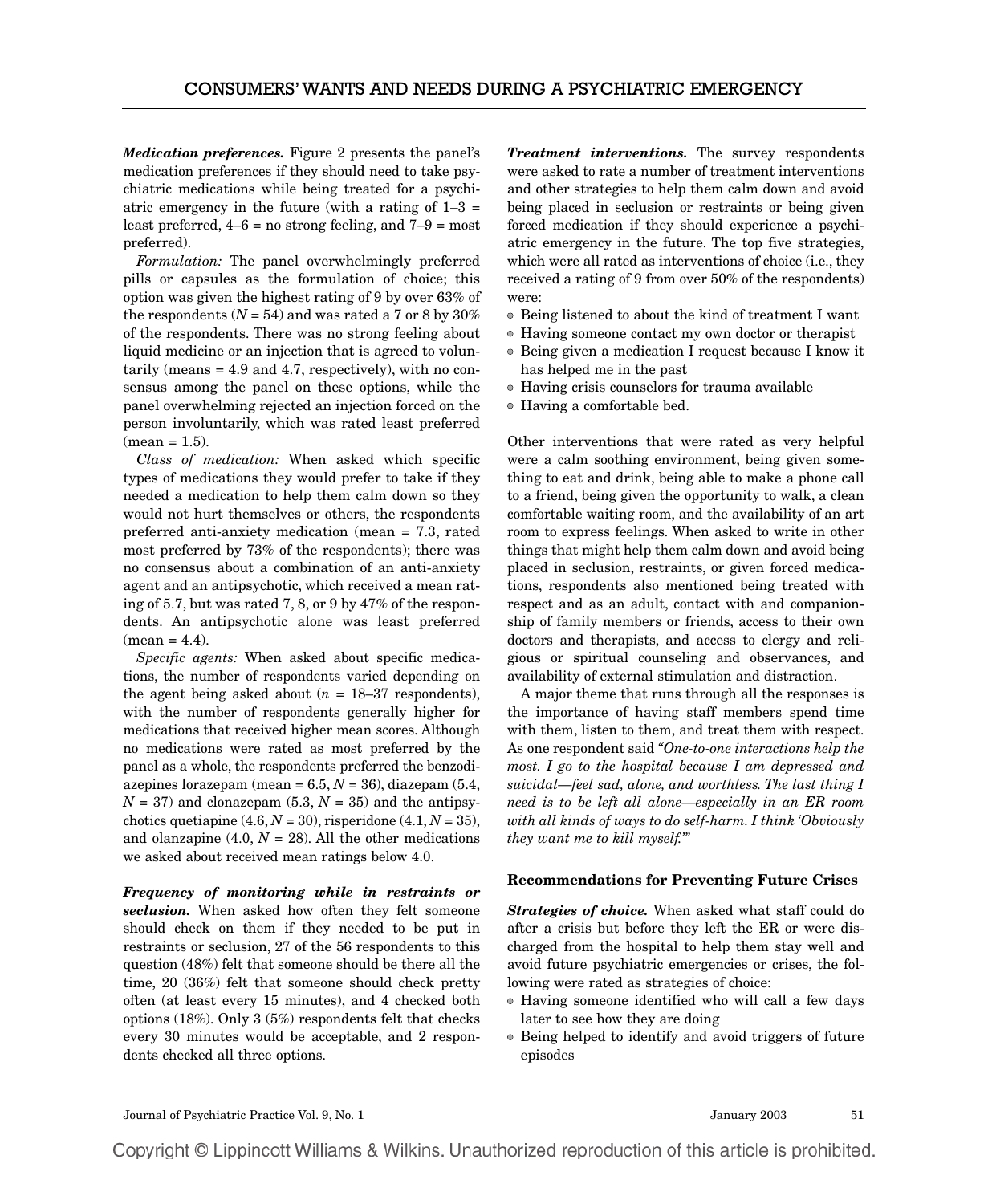### CONSUMERS'WANTS AND NEEDS DURING A PSYCHIATRIC EMERGENCY



### 52 January 2003 Journal of Psychiatric Practice Vol. 9, No. 1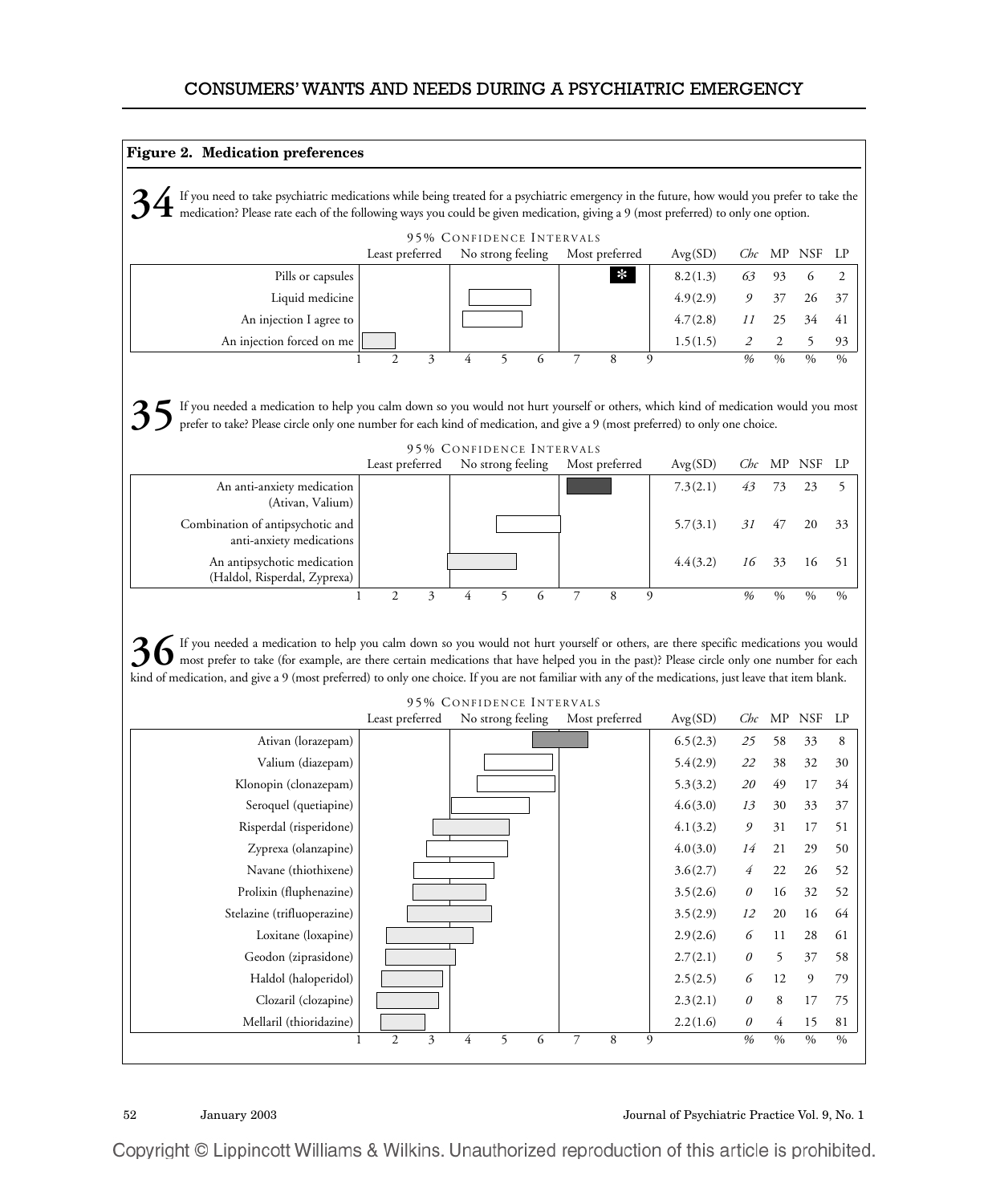- Being encouraged about their chances of recovery
- Having the ER or hospital set up a follow-up visit with a new doctor if they don't have one

*Other helpful strategies.* The panel also considered the following strategies very helpful: referrals to peer support groups, having someone help them figure out how to pay for medications, and being given self-help materials (workbooks, books about their illness). Writein recommendations included referral to peer support group/hotline (with phone number of specific contact person), ensuring that the person has a support system in place before discharge, being sure the person has food/drink at home or arranging for help with shopping, helping the person explain the situation to family members, contacting the person's doctor and letting him or her know what is happening, arranging for assistance with taking medication, arranging for transportation to follow-up appointment, follow-up to see that the person gets to follow-up appointment, reassurance that it was a good decision to come in for help and that one can return when needed and that staff will help, encouragement about the potential for recovery, availability of consumer advocates in the ER as counselors, availability of legal advice if needed, and availability of semi-independent subsidized housing at an affordable cost.

*Important contact numbers.* When asked if they knew their doctor's number, 17 (32%) of the 53 respondents to this question said they knew it by heart, 26 (49%) said they carry it with them all the time, and 19 (36%) that they have it written down at home in a place they can find it right away (there was some overlap in responses). Four respondents noted that they didn't have a regular doctor, although 3 of these respondents did report having a medical contact number. The overlap in the answers may in part reflect the problem one respondent expressed in a write-in comment *"I know it by heart, except in a crisis situation everything goes out the window. I will now carry it with me."* One respondent reported that, because he goes to a clinic, the doctor is not on call after hours and the phone message tells him to dial 911.

*Future plans.* We also asked the consumers if they had worked out a plan with their doctors in case there was an emergency or crisis in the middle of the night, and if they had, what the plan was. Of the 53 respondents to this question, 27 (51%) had no plan for such a crisis. although 7 of these respondents did indicate what they would do (e.g., call 911, call friend or family to help, go to the emergency room). There was a good bit of overlap

in the other responses, with 15 of the remaining 26 respondents indicating more than one plan: 17 respondents said that they would go the emergency room, 10 that they would call family or friend to help, 6 that they would call the doctor on call, 7 that they would call their doctor, and 7 that they would call 911. Only a few respondents provided details of a plan; these included calling the case manager, calling the doctor (because he said it was ok to call him "day or night"), calling the therapist at home, calling the crisis line at the mental health center (if the psychiatric emergency is not threatening to safety), calling the crisis line at the hospital ER to speak with the psychiatric evaluator, calling an emergency number where one can speak with a first contact person who then calls the doctor on call, calling someone on a support group call list, who would find someone to come over and help, and calling the ER help number to speak with a doctor.

*Advance directives.* Finally, we asked the panel about advance directives: Only 18 (32%) had an advanced directive at the time they completed the survey, although 42 respondents (74%) said they would like to do one if given the chance.

### **Key Workshop Recommendations**

The written survey served as a lead-in to a workshop in which the participants were asked to develop and prioritize recommendations for improving psychiatric emergency care in five major phases of the emergency services process. The participants in the four Emergency Services Forums generated a total of 571 recommendations for improving psychiatric emergency care (129 in Poughkeepsie, 147 in Syracuse, 160 in Marshalltown, and 135 in Los Angeles). After all participants had posted their recommendations, duplications were eliminated, similar items were grouped into themes, and the participants voted for the top recommendations in each of the five phases. The top recommendations for each phase of the emergency services process are summarized in Table 6 (note that many of the recommendations are relevant to more than one phase of the process).

### **DISCUSSION**

### **Comparison with the Professional Survey**

The consumers' preferences and recommendations, as expressed in the survey and workshops, largely agree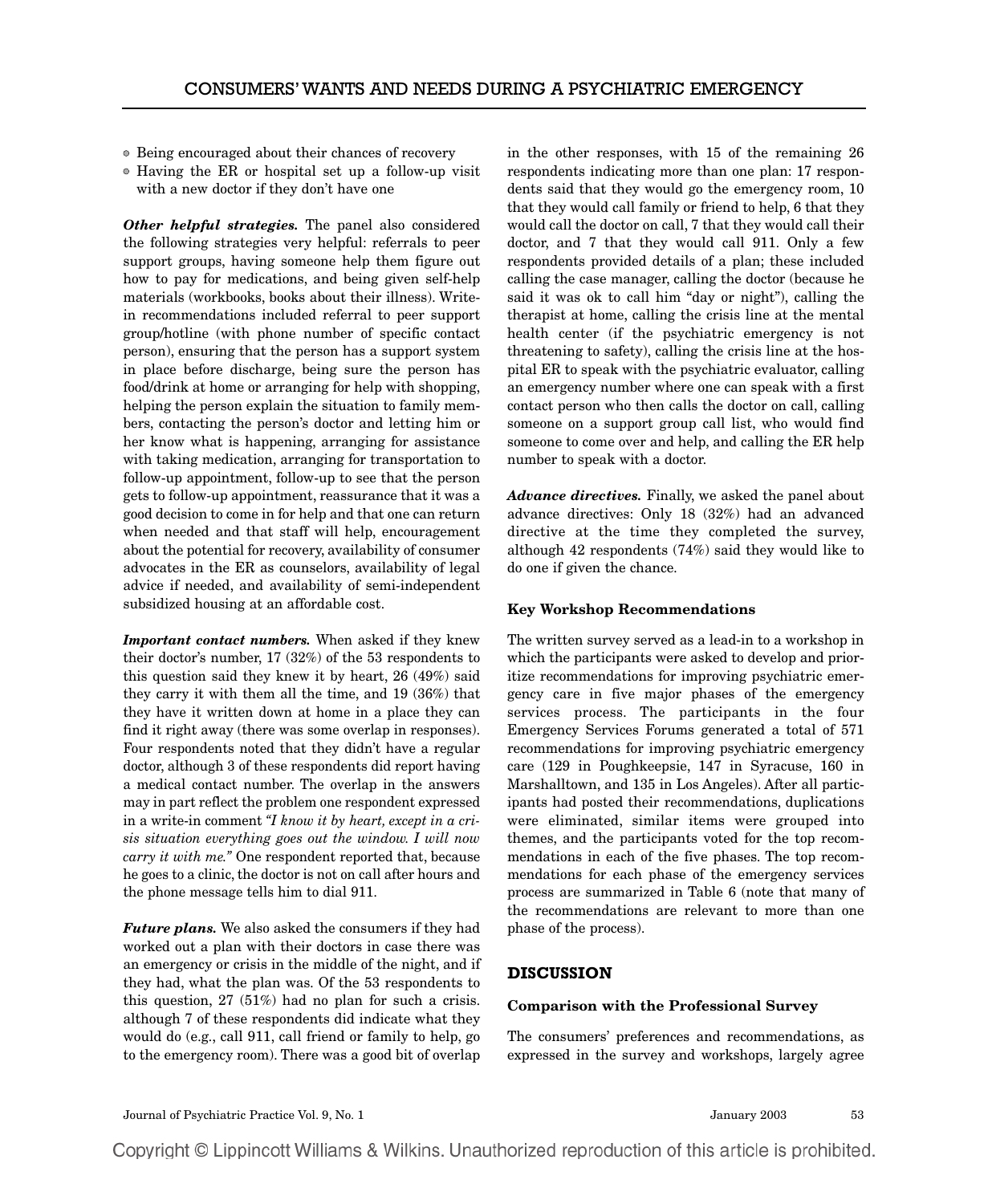### **Table 6. Top recommendations for improving emergency psychiatric care generated by consumer workshops (organized by phase of the emergency services process)**

### *Initial in-community contact by crisis staff, police, or others*

**Alternatives to traditional emergency services** that include peer support personnel. Such alternatives include hot and warm lines, mobile crisis intervention teams, and respite and admission diversion residential services.

**Increased use of advance directives** and other crisis prevention and resolution plans.

**More hopeful first contact:** more humanistic, decriminalized, and anxiety-reducing initial community contact by police, crisis response, and emergency services personnel, who do not rush to restrain, presuming the threat of violence, and who convey hope and encouragement for recovery.

### *Intake and waiting*

**Comfortable physical environment:** more physically comfortable waiting areas, preferably separate from the general ER, which provide privacy and opportunities to address basic human needs (i.e., food and drink, unlocked toilet facilities, reading material, a comfortable place to sit or lie down to rest).

**Interpersonal emotional support:** emotionally comforting and rapid intake process implemented by skilled, sensitive, and empathic personnel, who communicate frequently and effectively with recipients about their needs and the status of the process and who allow individuals to verbally express anger and frustration without fear of reprisal.

**Availability of peer advocate support** or support from other known and trusted persons (e.g., family member, friend, advance directive agent) throughout all aspects of the emergency services process.

### *Assessment and service planning*

**Respected person orientation:** a nonstigmatizing, person-oriented approach in which people are not treated as diagnostic labels or symptom clusters: responsive listening and respectful attention to persons in crisis, who should be treated as credible reporters about their history, preferences, and needs.

**Improved staff training:** expansion of training opportunities to increase the understanding and improve the attitudes and skills of all individuals (police, crisis workers, hospital administrators and staff) who are involved in serving and supporting individuals experiencing a psychiatric crisis.

### *Treatment interventions*

**Patient-practitioner partnerships:** patient involvement in informed consent decision-making, sharing of information about medications and other treatment options, and protection of patient choice and rights throughout all aspects of the assessment, treatment planning, treatment, and discharge process. Consumers stressed the importance of staff using the least intrusive interventions possible and being asked about medications that have helped them in the past and about medications they prefer.

### *Referral or discharge and follow-up*

**Survival supports during transitions:** ensuring that post-discharge needs (e.g., medications, safe housing, preparation and support of family and other support persons, links to outpatient services and peer support) are in place before discharge.

**Post-discharge contacts:** follow-up phone calls and visits by mental health staff and/or peer support specialists to assist and support individuals in obtaining post-discharge services.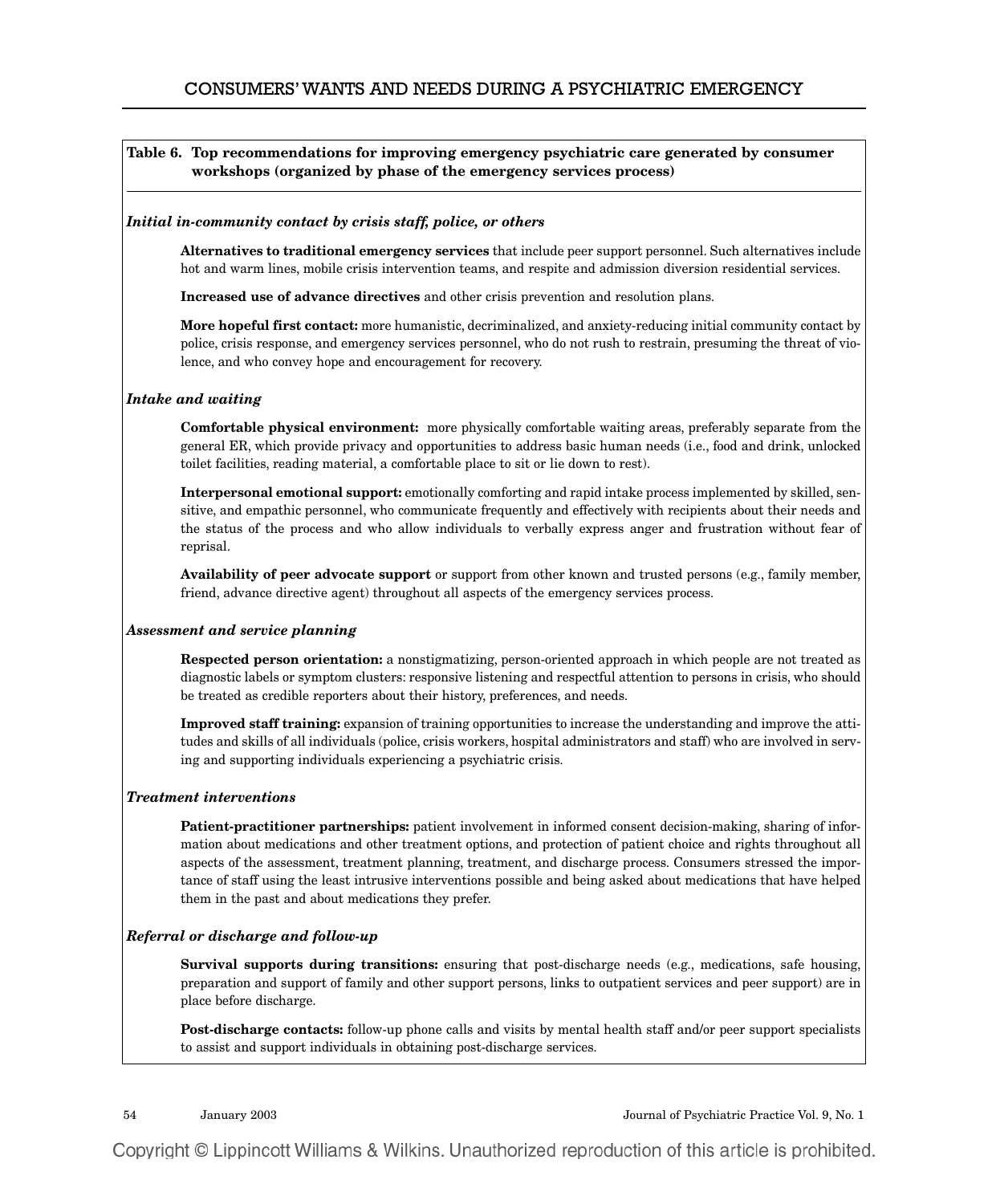with the ratings of the mental health professionals who completed the expert consensus survey on psychiatric and behavioral emergencies.10

*Patient autonomy and involvement in decisionmaking.* As noted above, and frequently echoed by the consumers, the professionals who were surveyed considered collaboration between patient and clinician whenever possible and honoring the patient's wishes and preferences to be very important in achieving the most favorable short-term and particularly long-term outcomes for patients (Guideline 2C). Just as the consumers repeatedly stressed the importance of having staff talk to them and listen to them, the experts felt that talking to the patient was always one of the most important strategies in the initial intervention with an agitated patient in a psychiatric crisis (Guidelines 5A, 6A, and 7A).

*Use of medication.* Just as the consumers stressed the importance of being asked about their medication preferences and about medications that had helped them in the past, the professional panel stressed the importance of obtaining as accurate a history as possible of the patient's previous experience with medication (e.g., allergies, adverse reactions, response, medical contraindications) and determining the patient's preference for treatment before intervening with medication in a psychiatric emergency (Guideline 1C). The mental health professionals' perceptions of consumer preferences concerning types of interventions and medications largely agreed with the preferences expressed by the consumers. The professionals believed that consumers would find oral medication most acceptable; they believed that consumers would find physical restraint least acceptable and were divided as to how they thought consumers would consider injectable medication and seclusion (Guideline 2E). Interestingly, 93% of the consumers rated pills or capsules as the most preferred formulation, with no consensus on liquid medication (Figure 2), whereas the professional panel rated oral liquid concentrate, an orally dissolving formulation, or an IM formulation as the preferred routes of administrations for medication treatment of behavioral emergencies, while tablets were only a second-line option (Guideline 4F). Asked about specific classes of medications, the professionals surveyed felt that consumers would prefer benzodiazepines as treatment of choice followed by atypical antipsychotics (Guideline 2F). This agreed with the consumers' responses when asked what types of medications they would prefer to take if they

should need medication during a future crisis: the consumers gave the highest ratings to anti-anxiety medications followed by a combination of an antipsychotic and an anti-anxiety medication; among the specific agents, benzodiazepines received the highest ratings, followed by the atypical antipsychotics (Figure 2). The antipsychotic medication most frequently used for injections, haloperidol, was not recommended by consumers. Low potency antipsychotics were not recommended by either group.

*Use of physical restraint and seclusion.* The consumers clearly felt that restraint and seclusion were overused, often in situations in which there was insufficient justification. When asked about appropriate interventions for an imminently violent patient, the professional panel recommended verbal interventions, voluntary medication, show of force, emergency medication, and offering food, beverage and other assistance as first choice strategies, with the use of physical restraint or seclusion considered second line options that should be tried only if other strategies had not succeeded (Guideline 2B).

In the consumer survey, 54% of those who reported being placed in restraints at some point said that this experience had made them unwilling to seek out psychiatric care after this; although there was no clear-cut consensus among the experts as to the effect of chemical and physical restraint on patients' long-term adherence to treatment, only 38% felt that the use of restraint would be likely to have a negative impact on long-term adherence (Guideline 2G).

When asked about what level of monitoring was appropriate for someone while in restraints or seclusion, the professionals (Guideline 3F) and the consumers agreed that continuous monitoring was most acceptable and in-person evaluation at least every 15 minutes was also appropriate, but that longer intervals were not generally appropriate. The professional panel also recommended reordering of restraint at 2–4 hour intervals. These issues are now the subject of regulation.

### **Limitations of Current Study and Directions for Future Research**

A key element in the construction of this sample was the involvement of consumer advocacy and support organizations in each area. Although not all of the participants were themselves involved in consumer advocacy groups, all were known to and invited by advocates. As such, the panel clearly represents a convenience sample. These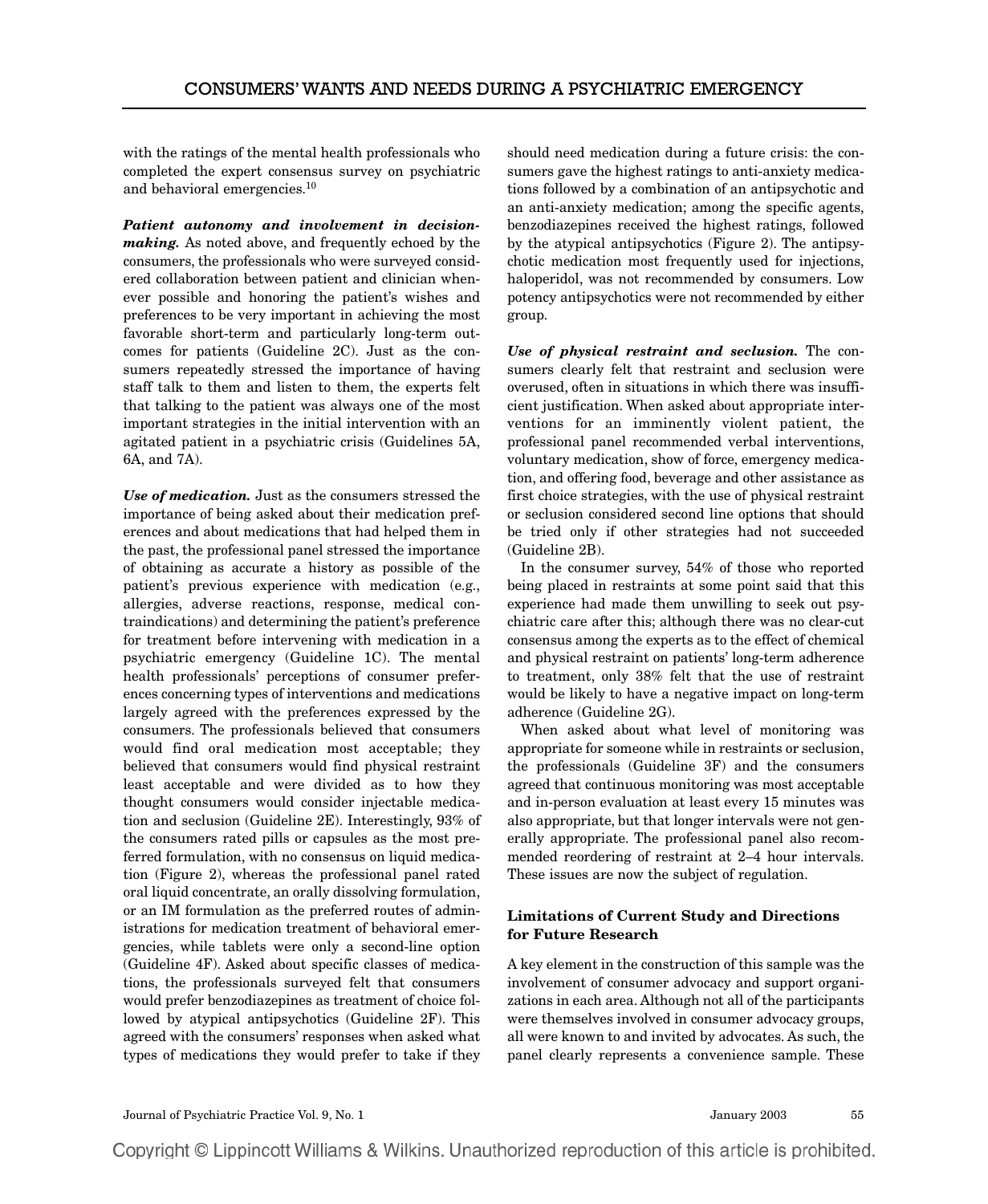workshops were a time-consuming and emotional activity for the participants. It is therefore reasonable to assume that those who chose to participate were motivated to communicate their experiences with psychiatric emergency care. In addition, the forum partners who were helping to organize the forums were asked to select participants whom they thought would be able to tolerate the day-long experience and would be able to address their emergency services experiences both verbally and in writing. Therefore, the panel sampled here may not be representative of all individuals who use psychiatric emergency services. The preponderance of affective illness, the higher educational attainment, and the low frequency of regular antipsychotic use relative to emergency service populations described in the literature all suggest that this sample is not representative in some ways. This is a significant limitation of this study but was perhaps unavoidable. It would be desirable to obtain data from a larger sample recruited by other means but it is difficult to imagine a sample that is not in some way self-selected and motivated by a desire to provide feedback. Finally, nearly one third of those who had experienced restraint and nearly a quarter of those who had experienced seclusion reported that they had a poor memory for the details of their experiences of restraint or seclusion.

The consumers surveyed here reported a high frequency, approximately 20%–25%, of very adverse experiences. The high rate of abusive behavior reported here may surprise the provider community. While sampling bias may be a factor here, if the true frequency is even a small fraction of this rate, it represents a serious problem for which we as providers must assume responsibility. Although data on such experiences have not been reported, the finding is credible because of the wide variation in restraint practices and sporadic reports of serious injury and death. That these things occur with some frequency is undeniable and the burden is on providers to prevent abuses and deal with consumer perceptions. Regulations now mandate tracking of injuries and debriefing, which will hopefully provide larger samples and help consumers and providers process such experiences together.

Some areas of general agreement are noted between the recommendations of the consumer panel and those of the experts in emergency psychiatry surveyed for the *Expert Consensus Guidelines on the Treatment of Behavioral Emergencies*. These include the desirability of verbal interventions, a collaborative approach, and the use of oral medications guided by the individual consumer's problems, medication experiences, and preferences. The majority of the consumer panel reported adverse experiences with general hospital emergency rooms and, in fact, called for the development of specialized psychiatric emergency services such as those recommended in the *Expert Consensus Guidelines*. It is also worth noting that one fifth of the consumer panel attributed their emergency contact to lack of access to more routine mental health care.

Although Sheline and Nelson<sup>27</sup> found that consumers preferred seclusion to restraint, the consumers surveyed in this study disliked being left alone in a cold sterile environment. The concept of providing distraction from internal stimulation recommended by many of the respondents is an interesting one. From the provider viewpoint, less stimulation is central to any postulated benefit of seclusion. However, there might be an advantage to some forms of stimulation for some patients if this could be provided safely.

The consumers clearly do not reject medications categorically. Almost half indicated that they wanted medications and a similar number indicated benefit from medications, although most complained of unwanted side effects. One of the moderators (JS) noted that, in nearly all cases, it was not the drug or drugs that the consumers objected to but the false promise of a simplistic cure by pharmaceuticals and the misuse of medications by practitioners.

The consumer panel clearly preferred anti-anxiety medications (e.g., benzodiazepines) over antipsychotics. When asked about specific agents, the consumers gave the highest ratings to lorazepam, although they did not endorse any medication as first line, perhaps because of their clear preference for verbal interventions. The consumers gave extremely low ratings to haloperidol (least preferred, mean = 2.5). Given the preponderance of nonpsychotic disorders in this sample of consumers, the professional panel would agree with the consumers that benzodiazepines would be the most appropriate choice for many of the conditions reported here.

This raises a philosophic question as to the basis for disregarding consumer preferences. If benzodiazepines are appropriate and most consumers prefer benzodiazepines, then when is it appropriate to administer an antipsychotic involuntarily? A single dose of parenteral medication is unlikely to alter the course of the patient's underlying condition but may alter the individual's attitude toward continued treatment in significant ways. It could be argued that insufficient treatment may expose the patient and others to further agitation and aggressive behavior. However, agitation often fluctuates and requires continuous assessment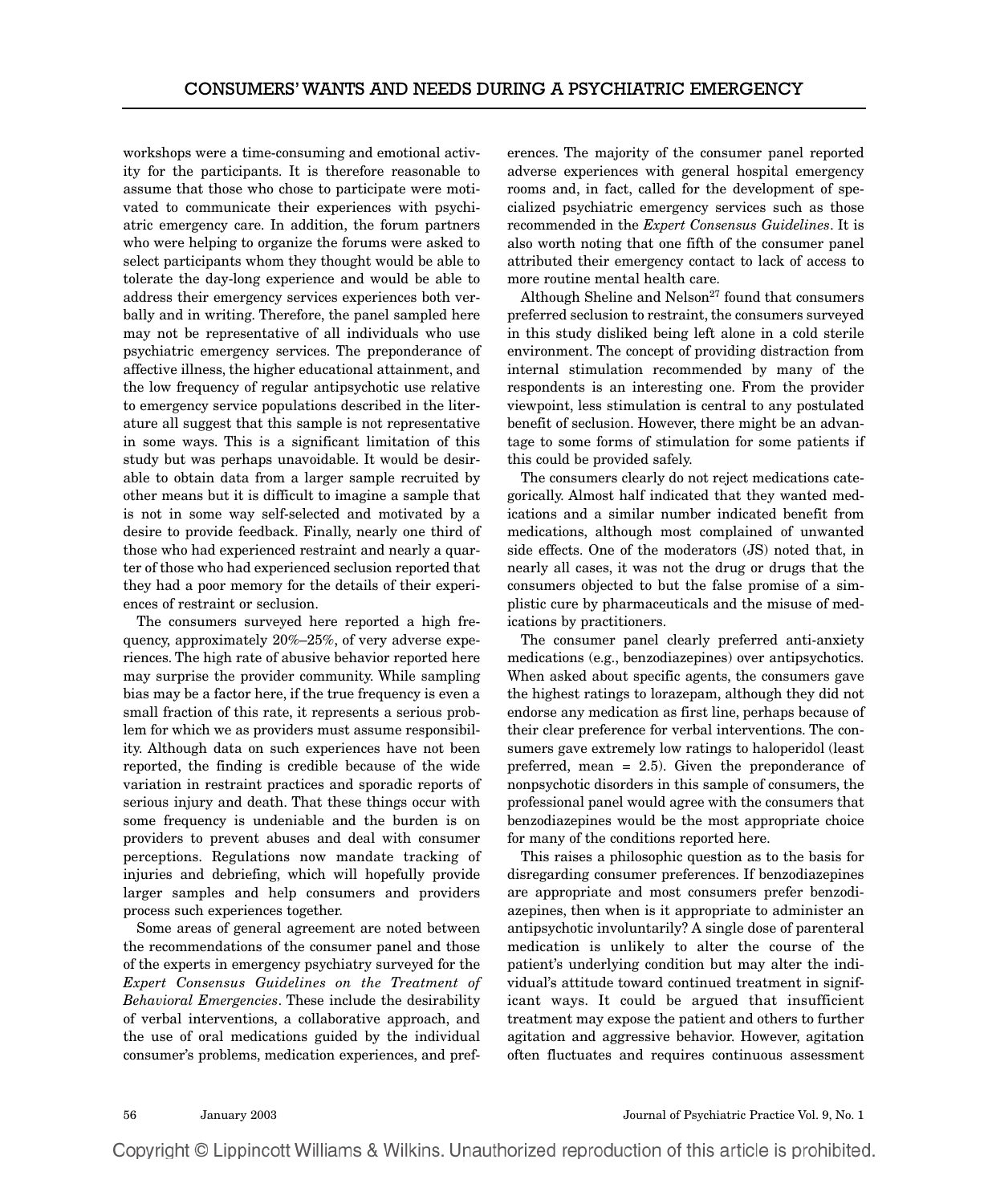and repeated intervention. If a patient fails to respond to a single dose of the first medication, it is recommended that it be repeated several times before switching strategies because the dose required is unpredictable. It could then be argued, based on consumer preference, that benzodiazepines be the first line until such time as the patient improves and begins to participate more effectively, or until the failure of benzodiazepines has been demonstrated. Most patients will respond within a few doses regardless of the initial treatment. In summary, the consumers in this survey indicated that they wanted medication in many cases. Given that there is little evidence to support one medication strategy over another for managing behavioral emergencies, it seems reasonable to offer patients a choice and to consider the medications they prefer in the absence of any specific contraindication.

A second issue is diagnostic confidence. For many patients, antipsychotics, though effective for agitation, will not ultimately emerge as the treatment of choice for their condition and antipsychotic exposure will be unnecessary. For those patients for whom antipsychotics are appropriate, an initial trial of benzodiazepines for agitation might result in a delay of several hours in initiation of antipsychotic treatment. However, given the primacy of process issues for consumers, this delay during which providers attempt to improve their assessment and work with the patient toward a consensus treatment plan would be of critical importance.

When asked about discharge planning and post-discharge follow-up, the consumers stressed having someone identified who would call to follow-up a few days later. This strategy has also been recommended by the American Psychiatric Association (APA) Task Force on Psychiatric Emergency Services.28

The two surveys that we describe here form a dialog between expert providers and experienced consumers. Though some individuals would undoubtedly see the differences as irreconcilable, the gulf between the two groups is not as wide as some might think and, in fact, there is remarkable agreement in principle. However, operationalizing best practices in emergency settings has been difficult. Consumers identify a number of staffing, training and other resource issues that the authors believe to be at least partly a result of the *ad hoc* organization of psychiatric emergency services. Although Gerson and Bassuk<sup>29</sup> called for psychiatric emergency services to be conceived as organizationally unique 20 years ago, they are still poorly defined and regulated in many areas. The recent APA Task Force report may help with this problem.

The literature also suggests that some problems experienced by consumers are related to institutional and provider attitudes. JCAHO regulations now require a consumer perspective in staff training on restraint and seclusion. In that vein, it is hoped that information from this survey will put a human face on the frightening confrontations in potential restraint and seclusion episodes and help shift the balance from reflexive control measures to more reflective care.

### **References**

- 1. Fisher WA. Restraint and seclusion: A review of the literature. Am J Psychiatry 1994;151:1584–91.
- 2. Sundram CJ, Stack EW, Benjamin WP. Restraint and seclusion practices in New York State psychiatric facilities. Albany, NY: New York State Commission on Quality of Care for the Mentally Disabled, 1994
- 3. Way BB, Banks SM. Use of seclusion and restraint in public psychiatric hospitals: Patient characteristics and facility effects. Hosp Community Psychiatry 1990;41:75–81.
- 4. Currier GW, Allen MH. American Association for Emergency Psychiatry survey, I: Psychiatric emergency service structure and function. Presented at the 51st American Psychiatric Association Institute on Psychiatric Services, New Orleans, LA, October 29–November 2, 1999
- 5. Altimari D, Blint DF, Weiss EM, et al. Deadly restraint. Hartford: Hartford Courant; October 1998. (Summary available at http:// www.nami.org/update/990324.html)
- 6. Medical Directors Council of the National Association of State Mental Health Program Directors. Reducing the use of seclusion and restraint: Findings, strategies, and recommendations. Alexandria, VA: National Association of State Mental Health Program Directors, 1999
- 7. National Alliance for the Mentally Ill. Cries of anguish: A summary of reports of restraints and seclusions abuse received since the October 1998 investigation by the Hartford Courant. (Available at http://www.nami.org/update/hartford. html)
- 8. U.S. Department of Health and Human Services, Centers for Medicare and Medicaid Services. Hospital conditions of participation for patients' rights. 42CFR 482.13. Baltimore, MD: 1999 (Available at http://www.cms.hhs.gov/cop/2b.asp)
- 9. Joint Commission on Accreditation of Healthcare Organizations. Comprehensive accreditation manual for hospitals (CMAH) (http://www.jcaho.org)
- 10. Allen MH, Currier GW, Hughes DH, et al. The expert consensus guideline series: Treatment of behavioral emergencies. Postgrad Med Special Report May 2001.
- 11. Djulbegovic B, Hadley T. Evaluating the quality of clinical guidelines: linking decisions to medical evidence. Oncology 1998;12(11A):310–4.
- 12. Shekelle PG, Kahan JP, Bernstein SJ, et al. The reproducibility of a method to identify the overuse and underuse of medical procedures. N Engl J Med 1998;338:1888–95.
- 13. Kahn DA, Docherty JP, Carpenter D, et al. Consensus methods in practice guideline development: A review and description of a new method. Psychopharmacol Bull 1997;33: 631–9.

Journal of Psychiatric Practice Vol. 9, No. 1 January 2003 57